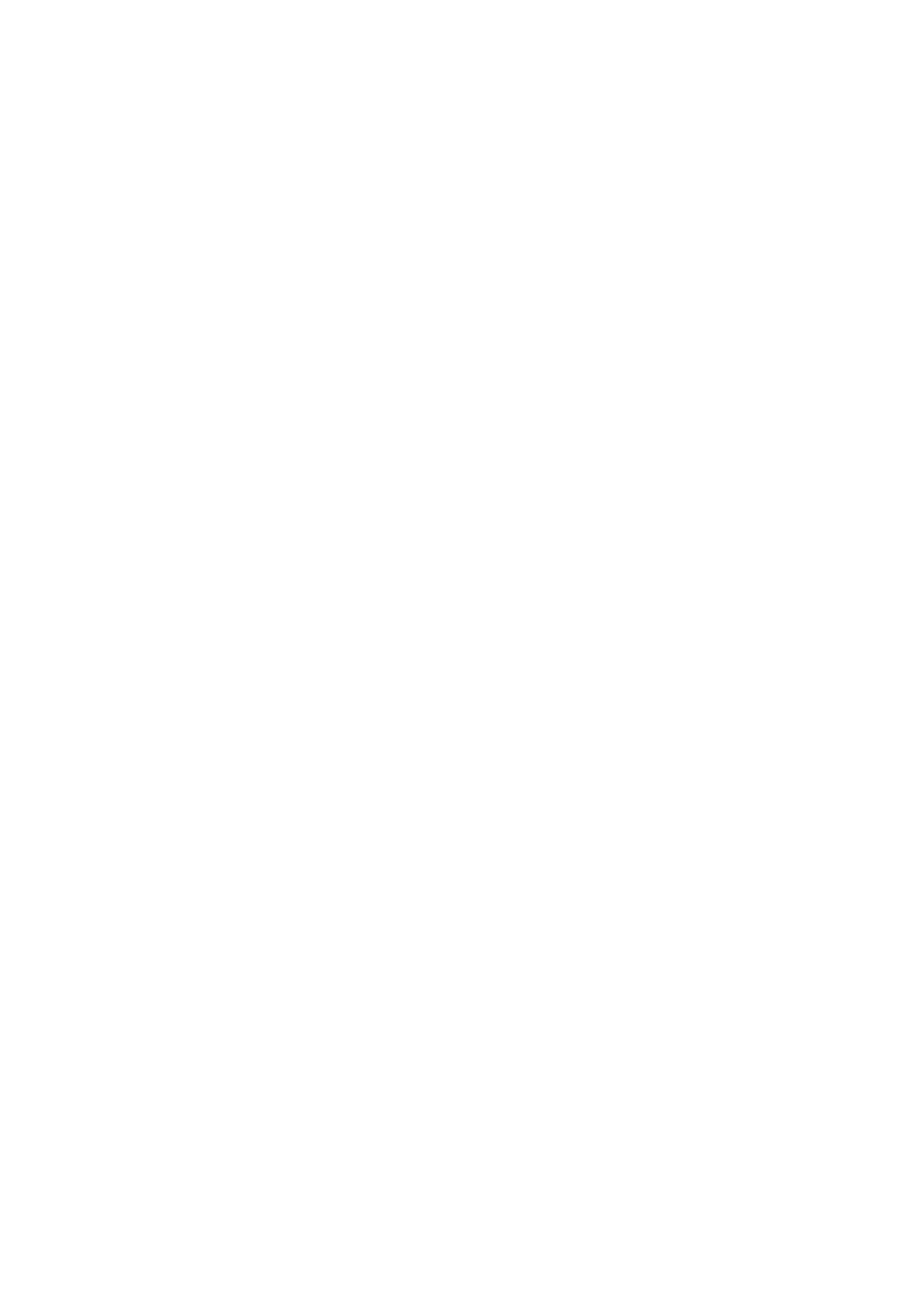I declare that I have developed and written the enclosed thesis completely by myself, and have not used sources or means without declaration in the text.

Karlsruhe, September 27, 2015

. . . . . . . . . . . . . . . . . . . . . . . . . . . . . . . . . . . . . . . . . (Julian Labeit)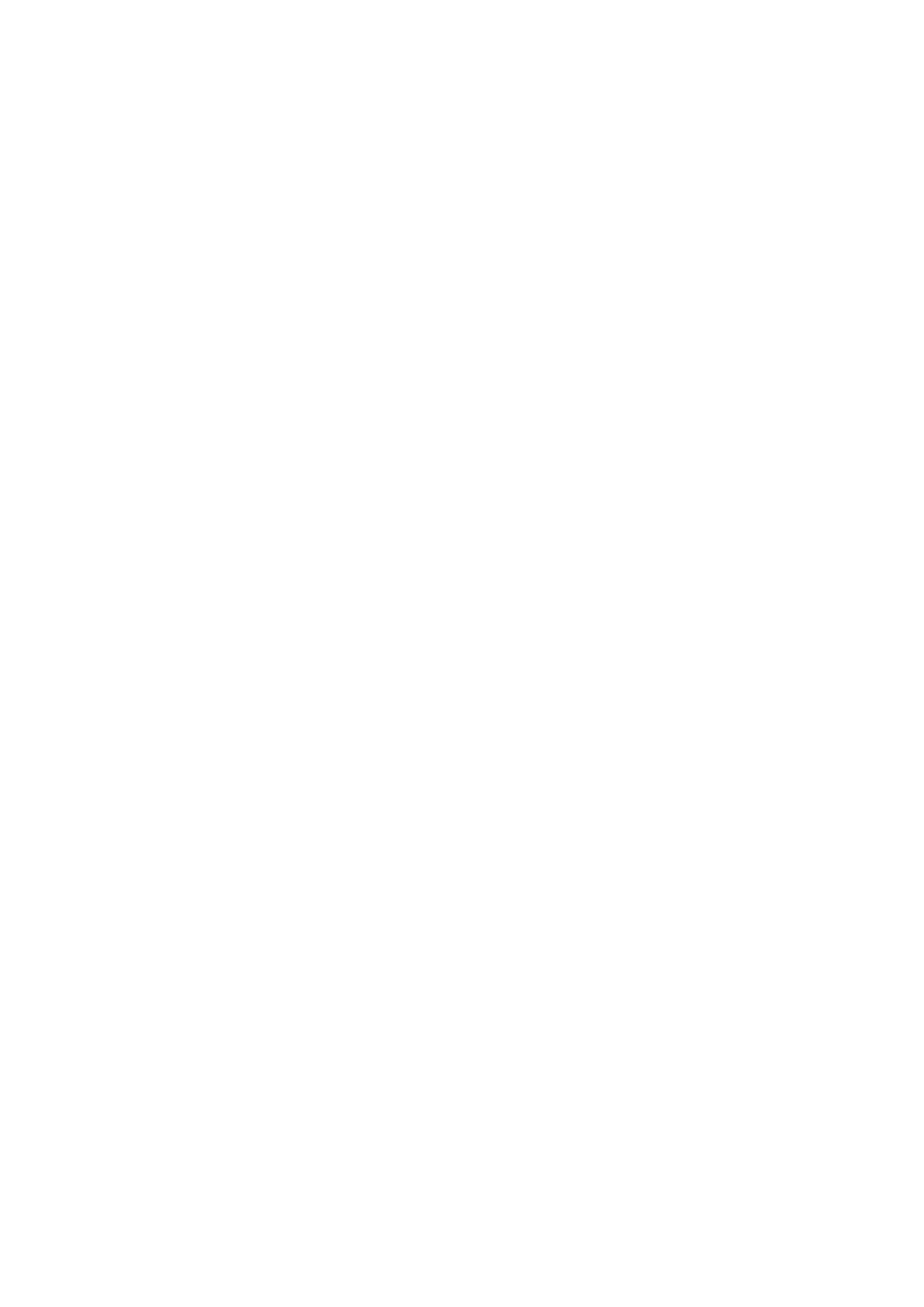## <span id="page-4-1"></span>Acknowledgements

This work would not have been possible without Julian Shun and professor Guy Blelloch from Carnegie Mellon University. Both helped me with their advice, conceptionally and on implementation details. They introduced me to the PBBS framework and provided highend hardware for the experimental evaluation. Additionally, great parts of the parallel code used by the implementations are authored by Julian Shun and Guy Blelloch.

I also want to thank Simon Gog from Karlsruhe Institute of Technology and professor Peter Sanders. Simon Gog contributed to the initial idea and helped with everything regarding the SDSL. Peter Sanders put me in contact with Guy Blelloch and helped me with the initial brainstorming process.

Most of the work concerning suffix-array construction was strongly influenced by Yuta Mori's DivSufSort implementation. I thank him for making his code publicly available at  $G$ itHub<sup>[1](#page-4-0)</sup>.

Finally, I thank the Baden-Württember Stiftung and interACT for giving me the possibility work on this bachelor's thesis at Carnegie Mellon University.

<span id="page-4-0"></span><sup>1</sup> <https://github.com/y-256/libdivsufsort>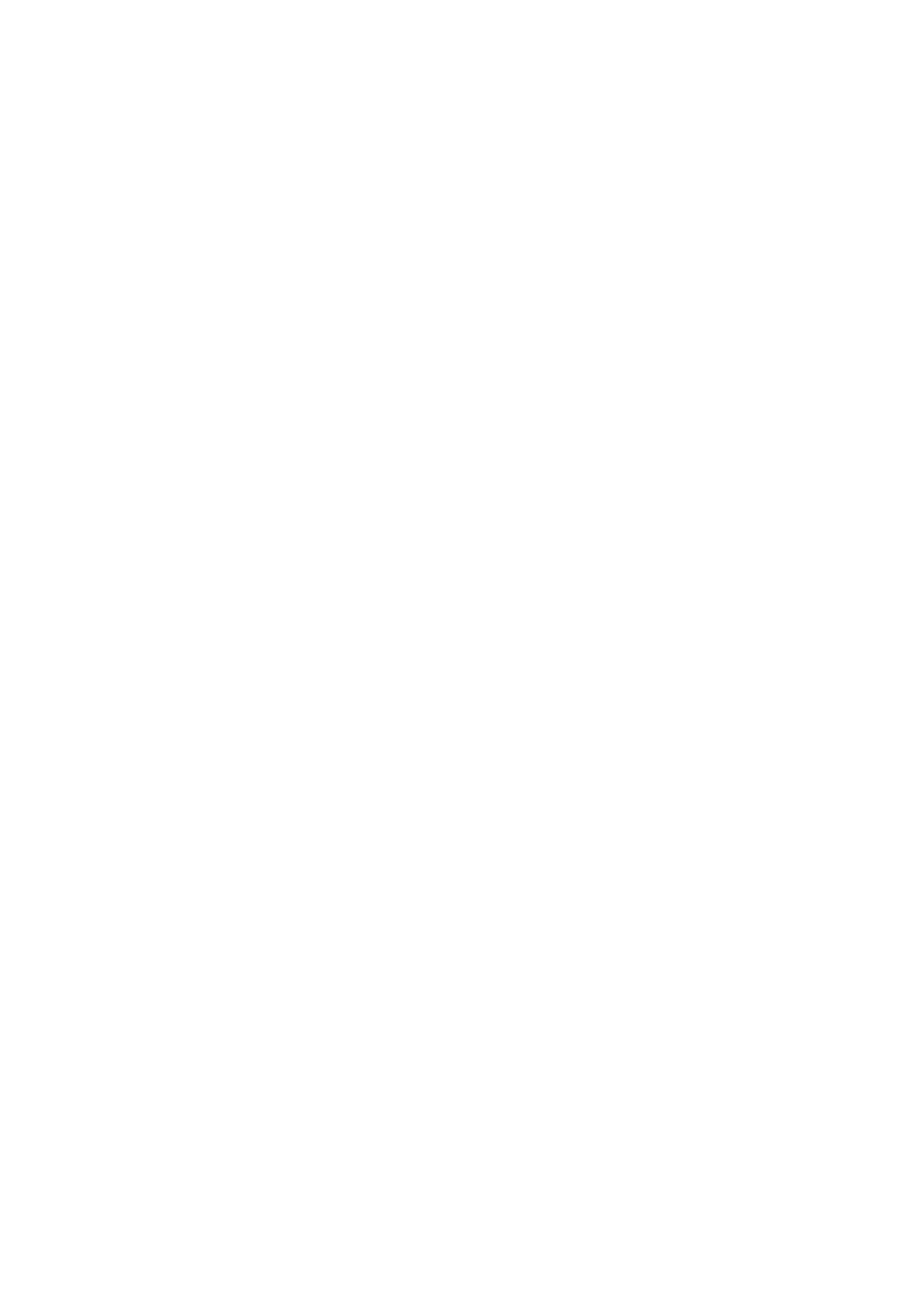## <span id="page-6-0"></span>Abstract

We present parallel lightweight algorithms to construct rank and select structures, wavelet trees and suffix arrays in a shared memory setting. In experiments the presented wavelet tree algorithms achieve a speedup of 2-4x over existing parallel algorithms while reducing the asymptotic memory requirement. The suffix array construction algorithm presented is the first parallel algorithm using the induced copying approach. It only uses a small amount of extra space while staying competitive with existing parallel algorithms. Finally, we show how our algorithms can be used to build compressed full-text indexes, such as the FM-index, in parallel.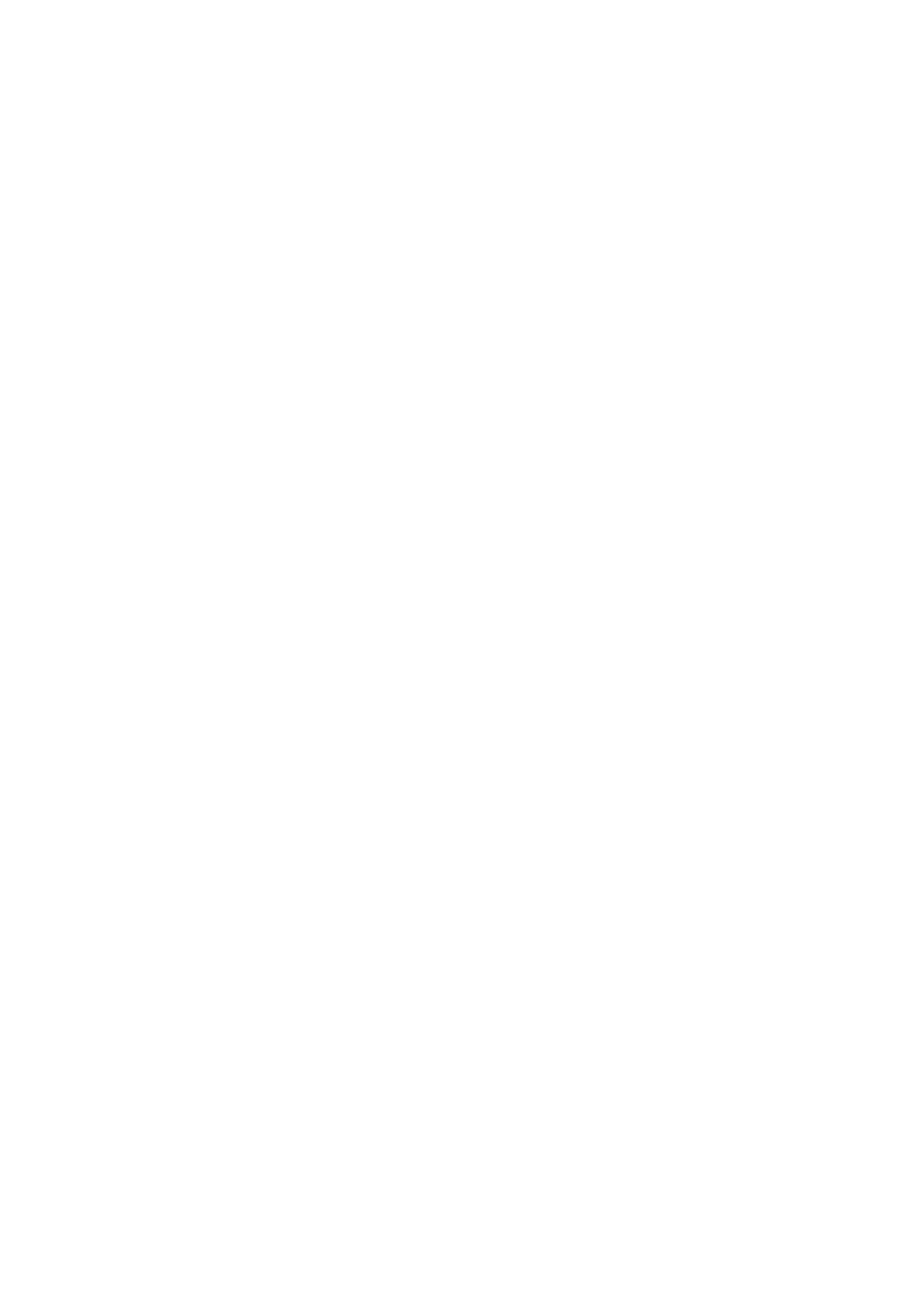## **Contents**

|                | <b>Acknowledgements</b><br>v |                      |                                                                             |                |  |  |  |  |
|----------------|------------------------------|----------------------|-----------------------------------------------------------------------------|----------------|--|--|--|--|
|                | <b>Abstract</b>              |                      |                                                                             | vii            |  |  |  |  |
| 1              |                              | Introduction         |                                                                             | 1              |  |  |  |  |
| $\overline{2}$ |                              | <b>Preliminaries</b> |                                                                             | 3              |  |  |  |  |
|                | 2.1                          |                      |                                                                             | 3              |  |  |  |  |
|                | 2.2                          |                      |                                                                             | 3              |  |  |  |  |
|                | 2.3                          |                      |                                                                             | 4              |  |  |  |  |
|                |                              | 2.3.1                |                                                                             | $\overline{4}$ |  |  |  |  |
|                |                              | 2.3.2                |                                                                             | 4              |  |  |  |  |
|                |                              | 2.3.3                | Construction Algorithms                                                     | $\overline{5}$ |  |  |  |  |
|                | 2.4                          |                      |                                                                             | $\overline{5}$ |  |  |  |  |
|                |                              | 2.4.1                |                                                                             | 6              |  |  |  |  |
|                |                              | 2.4.2                | Construction Algorithms                                                     | 6              |  |  |  |  |
|                |                              | 2.4.3                |                                                                             | $\overline{7}$ |  |  |  |  |
|                |                              | 2.4.4                |                                                                             | $\overline{7}$ |  |  |  |  |
|                | 2.5                          | FM-Index             |                                                                             | $\overline{7}$ |  |  |  |  |
|                | 2.6                          |                      |                                                                             | 8              |  |  |  |  |
|                | 2.7                          |                      |                                                                             | 8              |  |  |  |  |
|                |                              | 2.7.1                |                                                                             | 8              |  |  |  |  |
|                |                              | 2.7.2                | Filter                                                                      | 8              |  |  |  |  |
|                |                              | 2.7.3                |                                                                             | 9              |  |  |  |  |
| 3              |                              | <b>Related Work</b>  |                                                                             | 11             |  |  |  |  |
|                | 3.1                          |                      | Parallel Rank and Select Structures on Bitvectors                           | 11             |  |  |  |  |
|                | 3.2                          |                      |                                                                             | 11             |  |  |  |  |
|                | 3.3                          |                      |                                                                             | 12             |  |  |  |  |
| 4              |                              |                      | <b>Parallel Wavelet-Tree Construction</b>                                   | 13             |  |  |  |  |
|                | 4.1                          |                      |                                                                             | 13             |  |  |  |  |
|                | 4.2                          |                      |                                                                             | 13             |  |  |  |  |
|                | 4.3                          |                      |                                                                             | 14             |  |  |  |  |
|                | 4.4                          |                      |                                                                             | 14             |  |  |  |  |
| 5              |                              |                      | <b>Parallel Suffix-Array Construction</b>                                   | 17             |  |  |  |  |
|                | 5.1                          |                      |                                                                             | 17             |  |  |  |  |
|                | 5.2                          |                      |                                                                             | 18             |  |  |  |  |
|                |                              | 5.2.1                |                                                                             | 18             |  |  |  |  |
|                |                              | 5.2.2                |                                                                             | 19             |  |  |  |  |
|                |                              | 5.2.3                | Dealing with Repetitions in the Input $\dots \dots \dots \dots \dots \dots$ | 20             |  |  |  |  |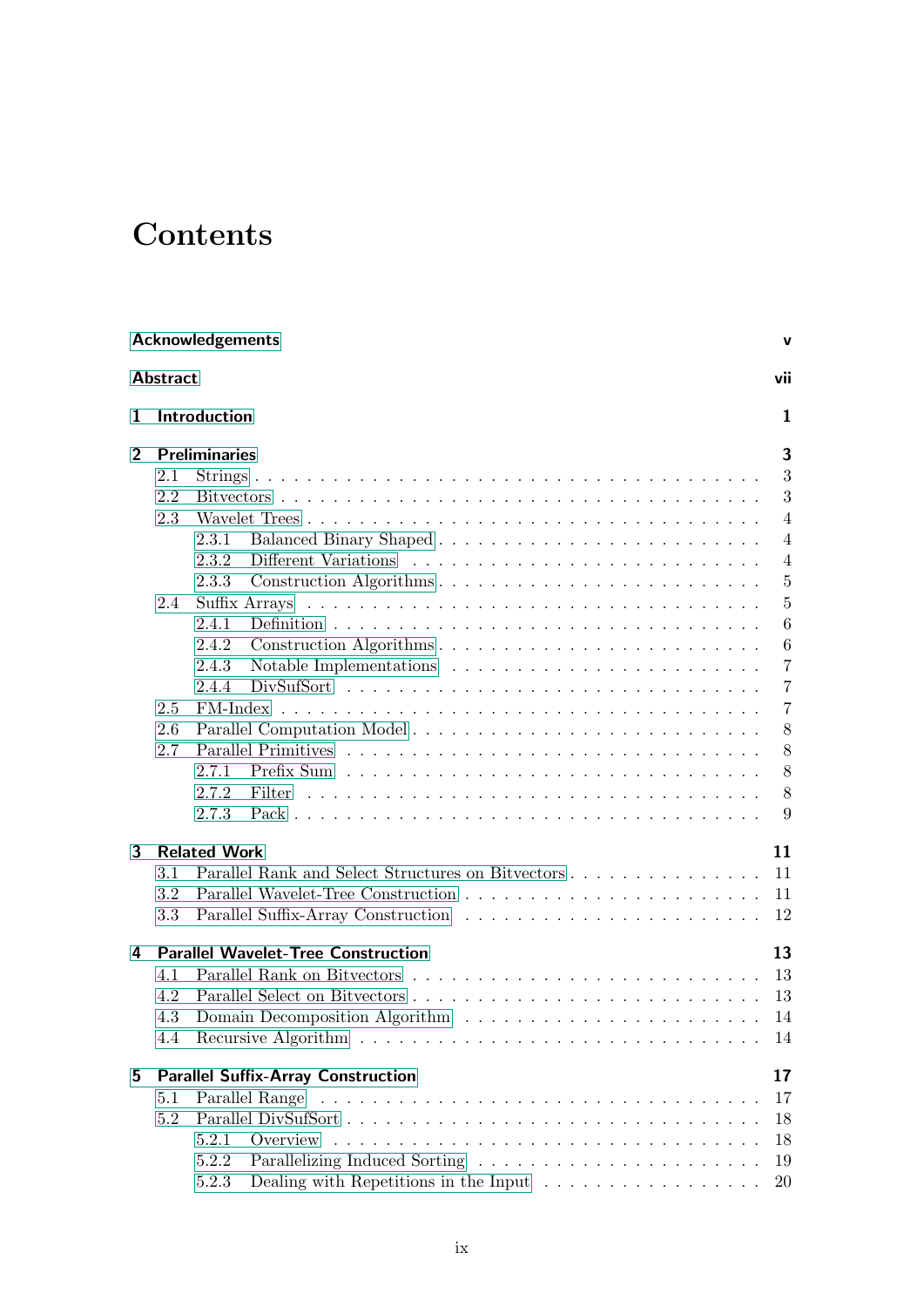| 6 Parallel FM-Index Construction |  |
|----------------------------------|--|
|                                  |  |

| 7 |                     |                    | <b>Experimental Evaluation</b>                      | 25  |
|---|---------------------|--------------------|-----------------------------------------------------|-----|
|   | 7.1                 | Setup              |                                                     | 25  |
|   |                     | 7.1.1              |                                                     | 25  |
|   |                     | 7.1.2              |                                                     | 25  |
|   |                     | 7.1.3              |                                                     | 25  |
|   |                     | 7.1.4              |                                                     | 25  |
|   | 7.2                 |                    |                                                     | 26  |
|   |                     | 7.2.1              |                                                     | -26 |
|   |                     | 7.2.2              |                                                     |     |
|   |                     | 7.2.3              |                                                     |     |
|   |                     | 7.2.4              |                                                     | 28  |
| 8 |                     | <b>Future Work</b> |                                                     | 31  |
|   | 8.1                 |                    |                                                     | 31  |
|   | 8.2                 |                    | Additional Applications of the Techniques Presented | -31 |
|   | 8.3                 |                    |                                                     | 32  |
| q |                     | <b>Conclusion</b>  |                                                     | 33  |
|   | <b>Bibliography</b> |                    |                                                     | 35  |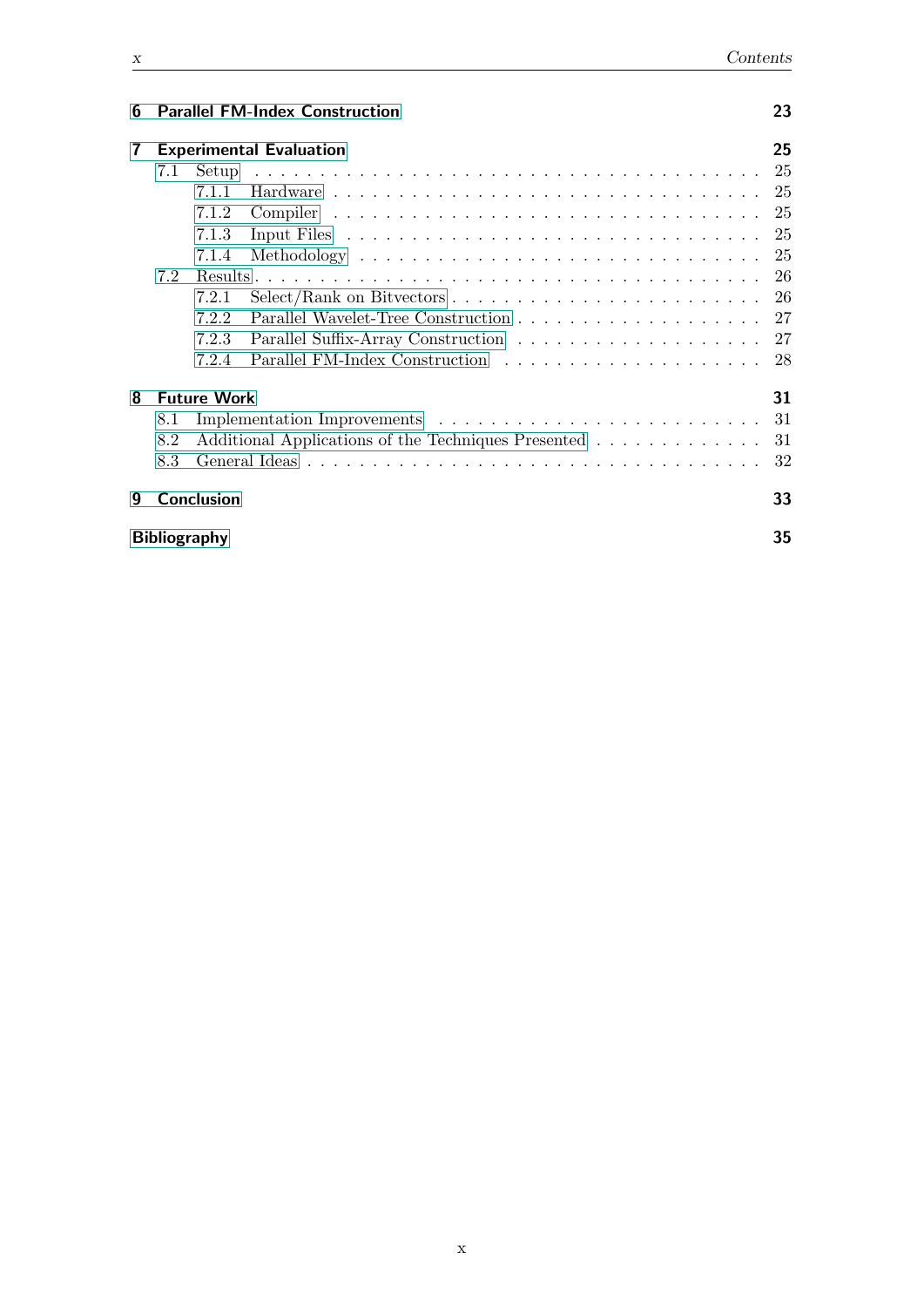## <span id="page-10-0"></span>1. Introduction

The amount of digitally available information grows rapidly. To process and store this data efficiently new methods are needed. In recent years compressed full-text indexes [\[NM07\]](#page-45-0) have become more and more popular as they provide an elegant way of compressing data while still supporting queries on it efficiently. The most popular indexes all rely on three basic concepts: succinct rank and select on bitvectors, wavelet trees and suffix arrays. For modern applications, construction algorithms for these data structures are needed that are fast, scalable and memory efficient. The succinct data structure library (SDSL) [\[Gea14\]](#page-44-1) is a sequential state of the art library. Additionally, in recent years wavelet-tree construction [\[Shu15\]](#page-45-1) and suffix-array construction [\[KS03\]](#page-44-2) has been successfully parallelized. However, so far most implementations are not memory efficient. The goal of this work is to develop algorithms which are memory efficient and scale well, so that they are applicable for libraries such as SDSL.

For wavelet-tree construction we adapt the algorithm by Shun [\[Shu15\]](#page-45-1) to only use  $n \log \sigma +$  $o(n)$  bits additional space beyond the input and output while remaining  $\mathcal{O}(\log n \log \sigma)$ depth and  $\mathcal{O}(n \log \sigma)$  work. In our experiments the changes to the algorithm result in a speedup of 2-4x on the original algorithm. Additionally, we propose a variation of the domain-decomposition algorithm by Fuentes et al. [\[Fea14\]](#page-44-3) designed for small alphabets. When  $\frac{\sigma}{\log \sigma} \in \mathcal{O}(\log n)$  holds for the alphabet size, the algorithm requires same space and time as the variation of Shun's algorithm.

For suffix-array construction there are three main approaches: prefix doubling, recursive algorithms and induced copying [\[PST07\]](#page-45-2). Algorithms using prefix-doubling [\[LS07\]](#page-45-3) and recursive algorithms [\[KS03\]](#page-44-2), have been parallelized. However, the sequential algorithms that are lightweight and perform best in practice all use induced copying. The problem is that these algorithms use sequential loops with non-trivial data dependencies which are hard to parallelize. In this work we first use parallel rank and select on bitvectors to reduce the memory requirement of the parallel implementation of prefix doubling from the problem based benchmark suite (PBBS) [\[Sea12\]](#page-45-4). Then we show how to parallelize induced sorting for byte alphabets in polylogarithmic depth. Finally we combine both techniques to generate a parallel version of the two-stage algorithm [\[IT99\]](#page-44-4). In the experimental evaluation we will see that the proposed algorithm uses very little additional space and is one of the fastest parallel suffix array construction algorithms on byte alphabets. Finally, we use our algorithms to construct FM-indexes [\[FM00\]](#page-44-5) in parallel and make our implementations available as part of the SDSL. In experiments we show that our algorithms scale well on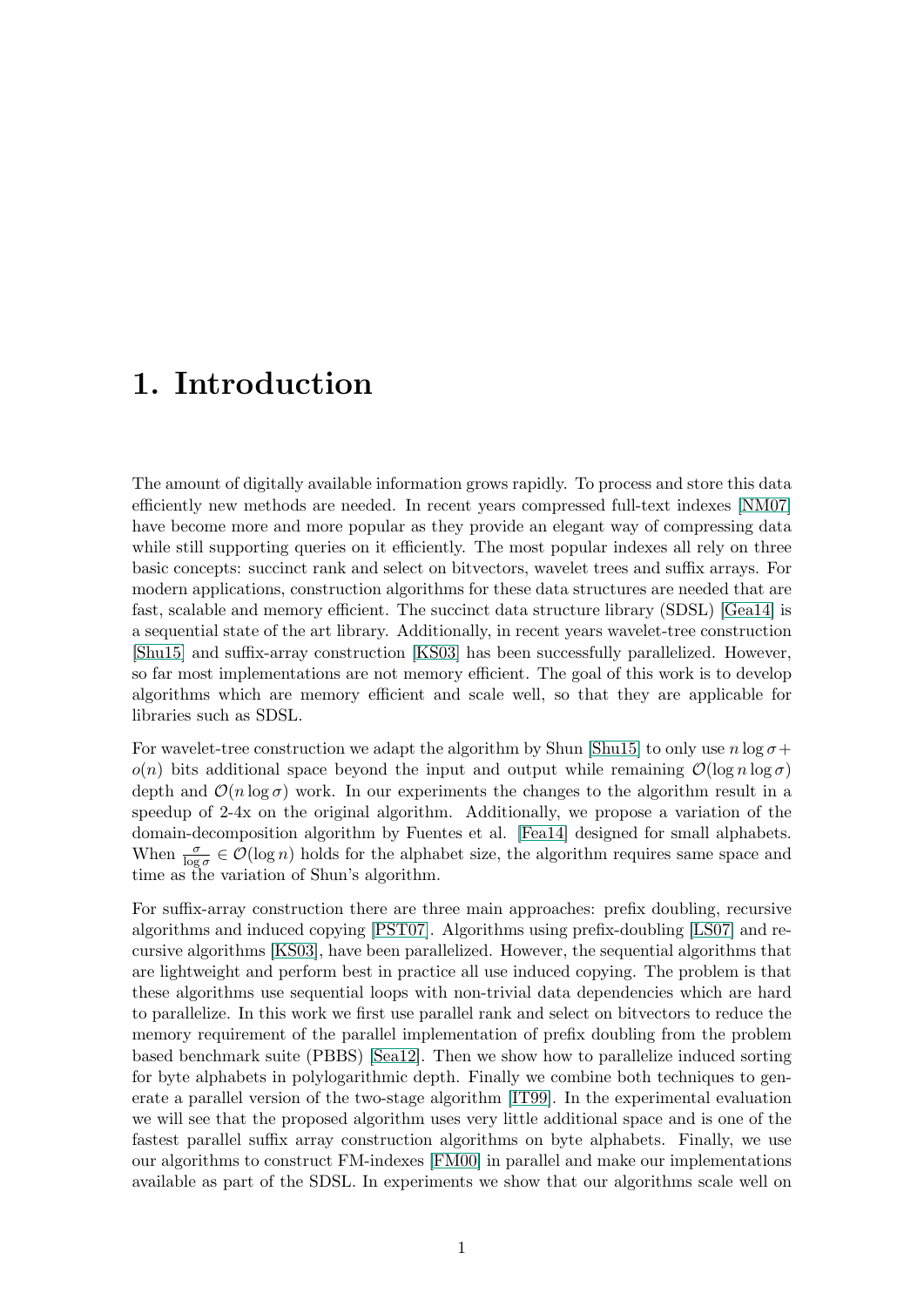a shared memory machine on real-world inputs.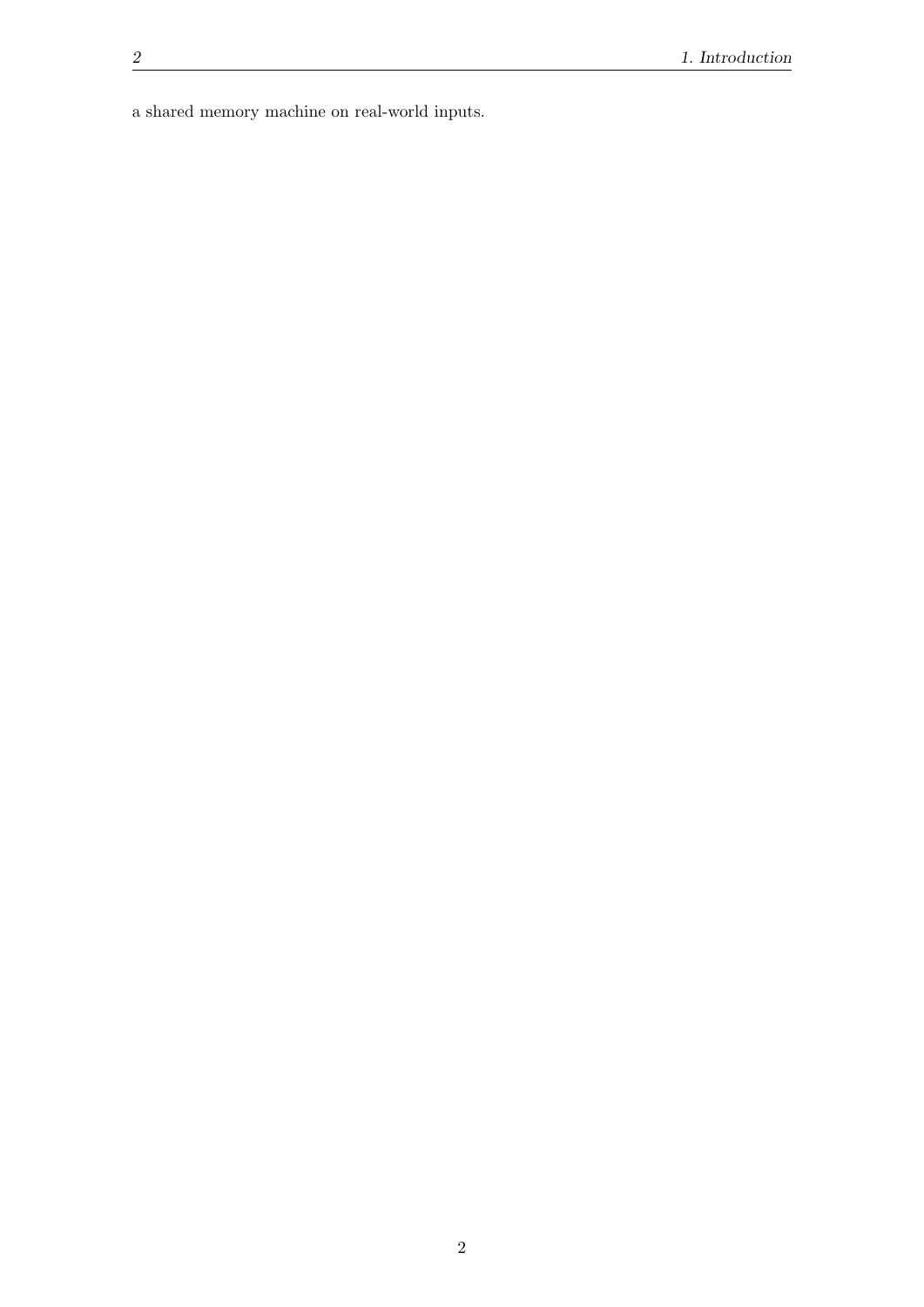## <span id="page-12-0"></span>2. Preliminaries

### <span id="page-12-1"></span>2.1 Strings

A string S is a sequence of characters from a finite ordered set  $\Sigma$  called the *alphabet*. The length of S is denoted as  $n = |S|$ . The size of the alphabet is denoted as  $\sigma = |\Sigma|$  and the alphabet will often be interpreted as the integers  $[0, \sigma - 1]$ . The *i*-th character of S is denoted as  $S[i]$  (zero based) and  $S[i,j]$  denotes the substring from position i to position j (inclusive S[i] and S[j]). S[0..j] is called prefix of S and S[i..(n – 1)] is called suffix of S. By appending two strings A and B we get the concatenation denoted as  $AB$ . As every character can be seen as a string of length 1, we use the same notation  $cS$  to append a string S to a character c. As the characters of  $\Sigma$  are ordered with  $\lt$ , we can define the lexicographical order  $\lt$  of strings. Let X,Y be strings and a,b be characters. Then  $aX < bY$ , iff  $a < b$  or  $a = b$  and  $X < Y$ . The empty string  $\epsilon$  is defined to be smaller then all other strings.

#### <span id="page-12-2"></span>2.2 Bitvectors

A bitvector B is a special string where the alphabet is restricted to zeros and ones,  $\Sigma =$ {0, 1}. Bitvectors can be used for many different applications. For example a bitvector of length n can be used to represent a subset A of some ordered set  $B = [0..(n-1)]$ . Then  $B[i] = 1$  iff  $i \in A$ . There are three queries we typically want to answer on bitvectors in constant time.

- $B[i]$ : Access the *i*-th element
- $rank_b(B, i)$ : Return the number of appearances of bit b in  $B[0..(i-1)]$
- select<sub>b</sub> $(B, i)$ : Return the position of the *i*-th appearance of bit *b* in *B*

Note, if we can answer  $rank_1$  queries in constant time, then we can use the relation  $rank_0(B, i) = i - rank_1(B, i)$  to answer rank<sub>0</sub> queries. However, we cannot use select<sub>1</sub> to answer  $select_0$  queries and vice versa.

Jacobson [\[Jac89\]](#page-44-6) first showed that rank could be answered in constant time with a data structure occupying only  $o(n)$  bits additional space. Later Munro [\[Mun96\]](#page-45-5) and Clark [\[Cla96\]](#page-44-7) introduced the first select structure using only  $o(n)$  bits of memory and answering select queries in constant time.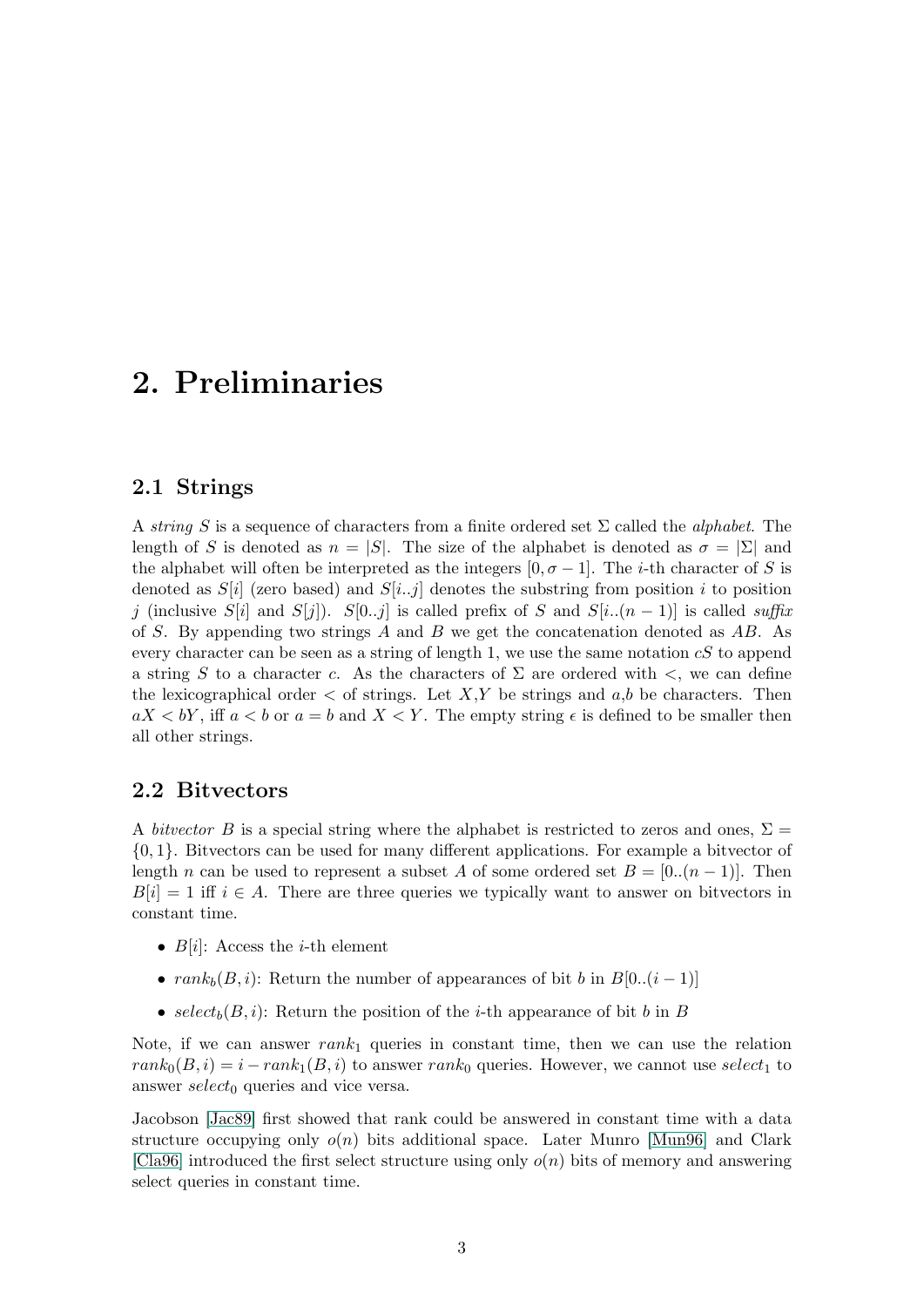### <span id="page-13-0"></span>2.3 Wavelet Trees

Wavelet trees can be seen as a data structure to generalize functionality of bitvectors to general alphabets. However, since they first appeared in 2003 [\[GGV03\]](#page-44-8) they have been applied to all kinds of problems. As described by Navarro [\[Nav14\]](#page-45-6), wavelet trees can used for point grids, sets of rectangles, strings, permutations, binary relations, graphs, inverted indexes, document retrieval indexes, full-text indexes, XML indexes, and general numeric sequences. In this work we will focus on the construction of wavelet trees. The construction is handled for both byte and integer alphabets which covers all listed applications.

Let S be a string over an alphabet  $\Sigma$  with  $|\Sigma| = \sigma$ . We assume that  $\sigma \leq n$ , otherwise we could map each the alphabet to an alphabet with at most  $n$  different characters. By using wavelet trees we can answer access, select and rank queries on S in  $\Theta(\log \sigma)$  time. We first give the definition of the standard wavelet tree and then go into some interesting variations.

#### <span id="page-13-1"></span>2.3.1 Balanced Binary Shaped

The wavelet tree of the string S over the alphabet  $\Sigma = [0, (\sigma-1)]$  can be defined recursively. Let  $[a, b] \subseteq [0, (\sigma - 1)]$  be a section of the alphabet. The wavelet tree of S over  $[a, b]$  has a root node v. If  $a = b$ , v is a leaf labeled with a. Otherwise, v has a bitvector  $B<sub>v</sub>$  defined as:

$$
B_v[i] = \begin{cases} 0, \text{if } S[i] \le (a+b)/2, \\ 1, \text{else} \end{cases}
$$
 (2.1)

Let  $S_l$  be the string of all the characters  $S[i]$  where  $B_v[i] = 0$  and  $S_r$  the string of all characters  $S[i]$  with  $B_v[i] = 1$ . The left child  $v_l$  of v is the wavelet tree of the string  $S_l$  over the alphabet  $[a, \frac{a+b}{2}]$  $\frac{+b}{2}$ ] and the right child  $v_r$  of v is the wavelet tree of the string  $S_r$  over the alphabet  $\left[\frac{a+b}{2}\right]$  $\frac{+b}{2}$  + 1, b. In order to answer queries on the wavelet tree the bitvector of each node is augmented with rank and select structures. With the algorithms described Claude and Navarro [\[CN09\]](#page-44-9), we can then answer general access, rank and select queries on the wavelet tree. In practice we concatenate all bitvectors of the nodes in breadth-first left to right order to one large bitvector. Then we only need to build one rank and two select structures on this bitvector and still have the full wavelet tree functionality. For most applications the nodes with pointers to the children are omitted. Only the bitvector with the rank and select structure is needed to traverse the tree.

#### <span id="page-13-2"></span>2.3.2 Different Variations

There are two main techniques to compress wavelet trees. Either, one can compress the bitvector and the rank/select structures directly. Or, one changes the shape of the wavelet tree in order to achieve better space usage. Here we will focus on the latter. The standard wavelet tree is a balanced binary tree, at each node the alphabet is exactly split in half. Thus, the wavelet tree has  $\log_2 \sigma$  levels and each character is represented by exactly one bit in each level. The wavelet tree then has a total space requirement of  $n \log_2 \sigma$  bits. As proposed by Mäkine and Navarro [\[MN05\]](#page-45-7), we can instead use *Huffman-shaped* wavelet trees. In a Huffman-shaped wavelet tree the leaf representing a character has exactly the depth of the number of bits in the Huffman code of the character. We can easily observe that the Huffman-shaped wavelet tree of  $S$  has the same size as the Huffman encoding of S. Thus, the Huffman-shaped wavelet tree of S compresses to the zero order entropy of S while still remaining fully functional.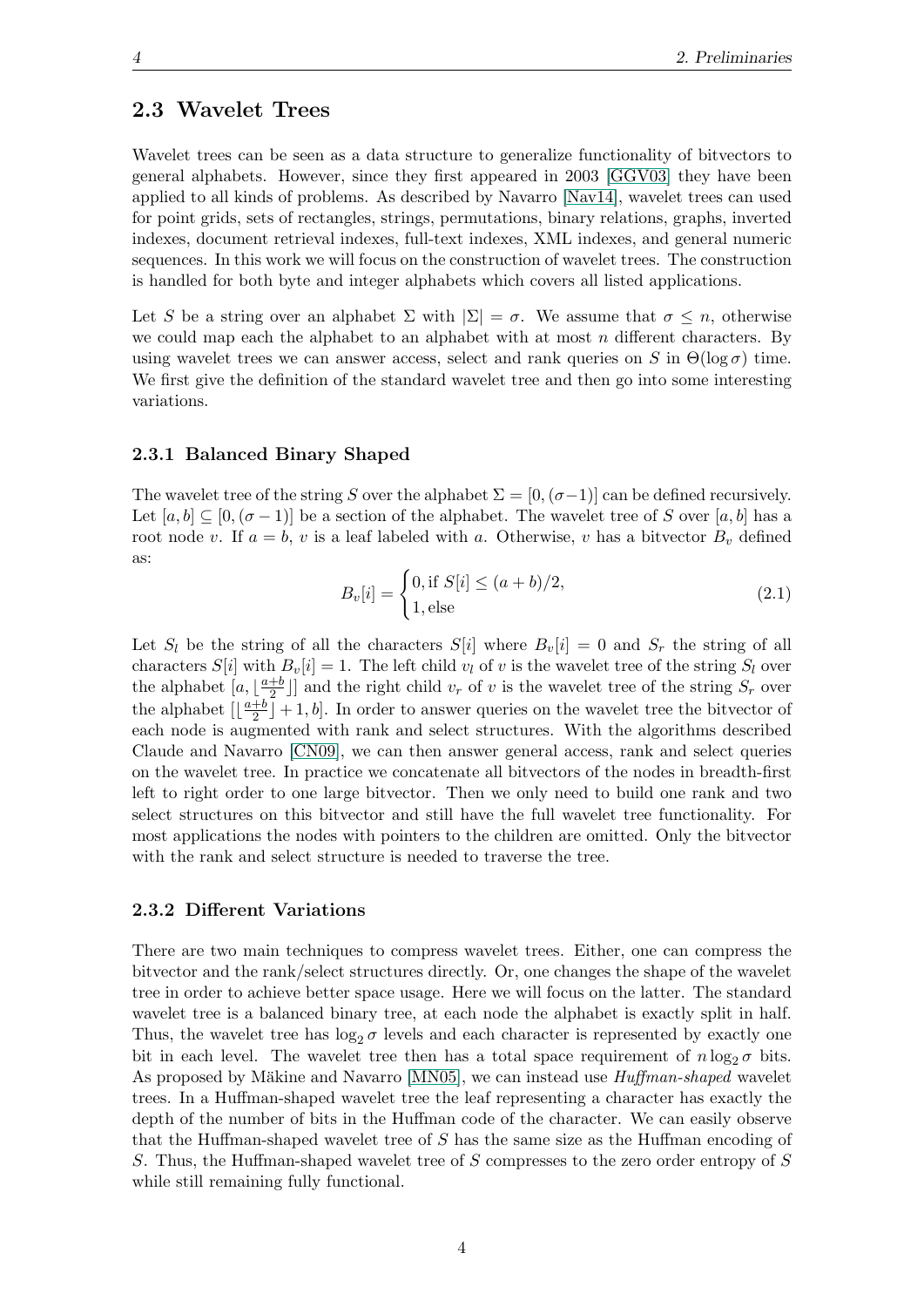

Figure 2.1: Example of a balanced binary wavelet tree over the string acbgfgdehdeb.

```
1 serialWT (S, \Sigma = [a, b]):
 2 if a = b: return leaf labeled with a
 3 \quad v := root node
 4 v. bitvector := bitvector of size |S|5 for i := 0 to |S| - 1:
 6 v.bitvector[i] = \begin{cases} 0, \text{if } S[i] \leq (a+b)/2, \end{cases}1, else
 7
 8 (S_0, S_1) = \text{pack}(S, v.bitvector)9 v. left_child = serialWT(S_0, [a, \lfloor \frac{a+b}{2} \rfloor])10 v. right_child = serialWT(S_1, [\lfloor \frac{a+b}{2} \rfloor + 1, b])11 return v
```
<span id="page-14-2"></span>Figure 2.2: Sequential wavelet-tree construction algorithm

#### <span id="page-14-0"></span>2.3.3 Construction Algorithms

For the standard wavelet tree it is easy to devise a  $\Theta(n \log \sigma)$  construction algorithm directly from the recursive definition.  $pack(S, B)$  in line 8 of figure [2.2](#page-14-2) describes the basic method inserting all  $S[i]$  with  $B[i] = 0$  into  $S_0$  and all  $S[i]$  with  $B[i] = 1$  into  $S_1$ . It is easy to see that the work done in each recursive step is linear in  $|S|$ . For the recursive calls  $|S_0|+|S_1| = |S|$  holds. As we have log  $\sigma$  levels in the resulting tree the total, work sums up to  $n \log \sigma$ . Note that by changing line 6 of the algorithm it is possible to construct wavelet trees of different shapes. For example we can fill v.bitvector with the corresponding bit of the Huffman code of the characters in  $S$  to construct the Huffman shaped wavelet tree.

To keep the descriptions concise, we will mostly leave out the construction of the actual nodes and concentrate on the construction of the bitvector.

### <span id="page-14-1"></span>2.4 Suffix Arrays

Suffix Arrays, first introduces by Manbers and Myers in 1990[\[MM93\]](#page-45-8), are a space efficient alternative to suffix trees. Suffix arrays have a wide range of applications in text-indexing, bioinformatics or compression algorithms. Especially in recent years we have seen interesting developments towards compressed full-text indexes. These indexes use less space than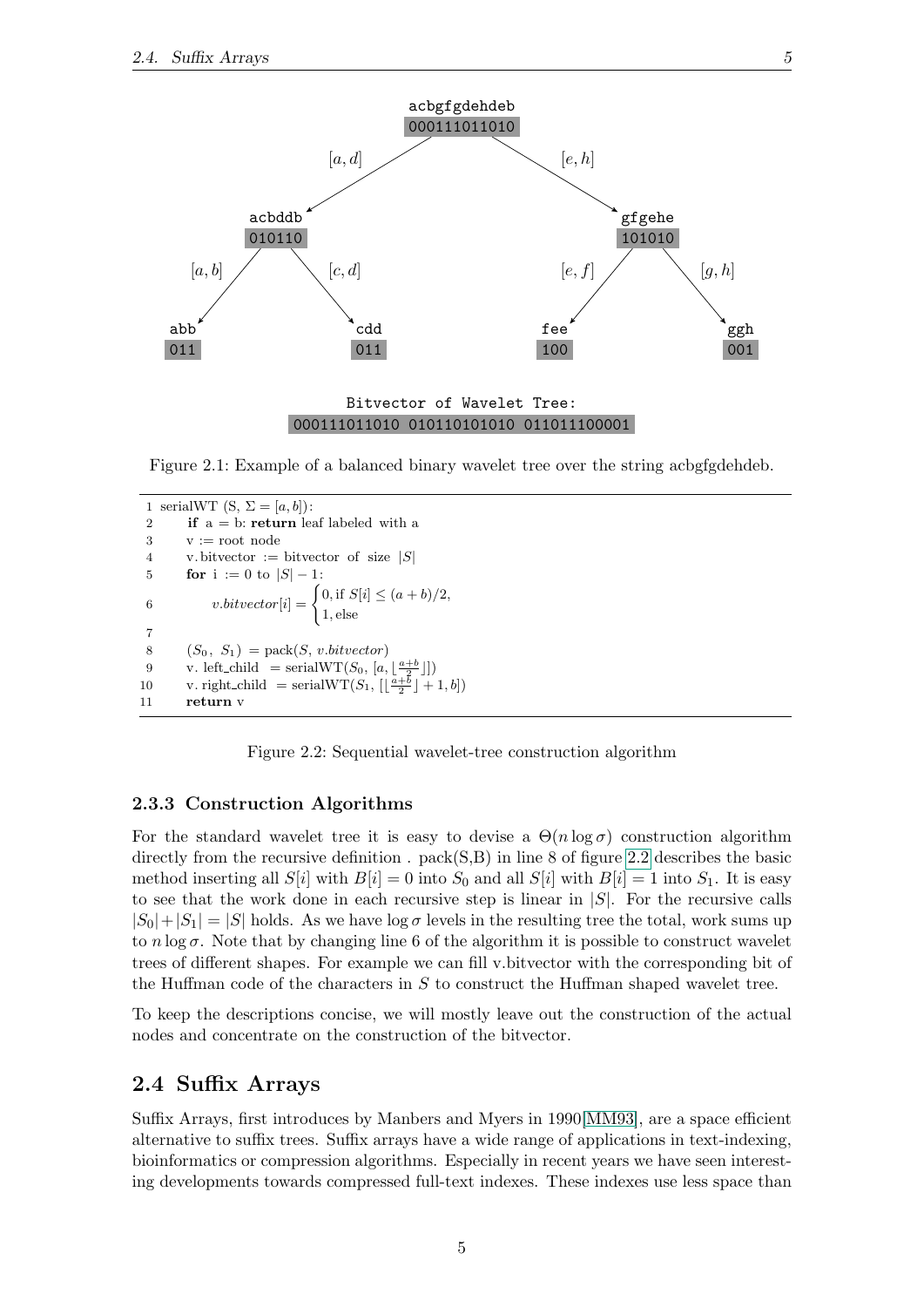| $\mathbf{i}$   | $\mathrm{T[i]}$ | SA[i]          | ISA[i] | <b>BWT</b>   | $T[SA[i] \dots (n-1)]$ |
|----------------|-----------------|----------------|--------|--------------|------------------------|
| 0              | $\mathbf{a}$    | 4              |        | $\mathbf c$  | aaabcabc               |
| 1              | a.              | $\overline{0}$ | 4      | с            | aabcaaabcabc           |
| $\overline{2}$ | b               | 5              | 7      | $\mathbf{a}$ | aabcabc                |
| 3              | $\mathbf{C}$    | 9              | 10     | с            | abc                    |
| 4              | a.              | 1              | 0      | $\mathbf{a}$ | abcaaabcabc            |
| $\overline{5}$ | $\mathbf{a}$    | 6              | 2      | a            | abcabc                 |
| 6              | a               | 10             | 5      | $\mathbf{a}$ | bc                     |
|                | b               | $\overline{2}$ | 8      | $\mathbf{a}$ | bcaaabcabc             |
| 8              | C               | 7              | 11     | $\mathbf{a}$ | bcabc                  |
| 9              | $\mathbf{a}$    | 11             | 3      | b            | C                      |
| 10             | b               | 3              | 6      | b            | caaabcabc              |
| 11             | С               | 8              | 9      | b            | cabc                   |

<span id="page-15-2"></span>Table 2.1: Example of a suffix array over the string aabcaaabcabc.

the actual text, while at the same time replacing it and providing efficient search functionality. Most compressed full-text indexes use suffix arrays as an underlying concept. For a comprehensive study of compressed full-text indexes see [\[NM07\]](#page-45-0).

#### <span id="page-15-0"></span>2.4.1 Definition

The i-th suffix of a string S of length n is the substring  $S[i..(n-1)]$ . The suffix array  $(S_A)$  of S is the array with the starting positions of all suffixes of S in lexicographic order. Thus,  $S[SA[i-1], n] < S[SA[i], n]$  holds for all  $i \in [1,(n-1)]$ . We can easily see that SA is a permutation of the integers  $[0,(n-1)]$ . The inverse permutation of SA is referred to as inverse suffix array (ISA).

#### <span id="page-15-1"></span>2.4.2 Construction Algorithms

Suffix Array can be constructed in linear time by first constructing the suffix tree and use a depth-first traversal to build the suffix array. However, this approach is impractical for most applications because of the increased size of suffix trees compared to suffix arrays. Algorithms constructing the suffix array without prior constructing the suffix tree can be divided into three main approaches.

- Prefix-Doubling computes in each step the approximated SA and ISA, where the suffixes are only sorted by a prefix of certain length. In the following step the approximated SA and ISA is refined by doubling the prefix length used for comparison. Each refinement step can be done in linear time using the information given by the approximated ISA of the last step. After  $\log n$  refinement steps the suffixes are sorted by their complete length, thus resulting in a worst case runtime of  $\mathcal{O}(n \log n)$ .
- Recursive algorithms recursively construct the suffix array  $SA'$  for a subset of suffixes of S. Then use  $SA'$  to infer the suffix array of the remaining suffixes. In the last step the two suffix arrays are merged into the final suffix array. Usually, the reduction in each recursive step is at least  $\frac{2}{3}$  and takes linear time. Thus resulting in linear time algorithms.
- Induced Copying, as the recursive approach, uses the fact that a sorted subset of suffixes can be used to induce a sorting of the remaining suffixes. The subset is chosen in such a way, that after sorting the subset, the remaining suffixes can be inserted into the suffix array by scanning the suffix array sequentially. This technique is often referred to as induced sorting. SA-IS algorithm [\[NZC09\]](#page-45-9) uses induced sorting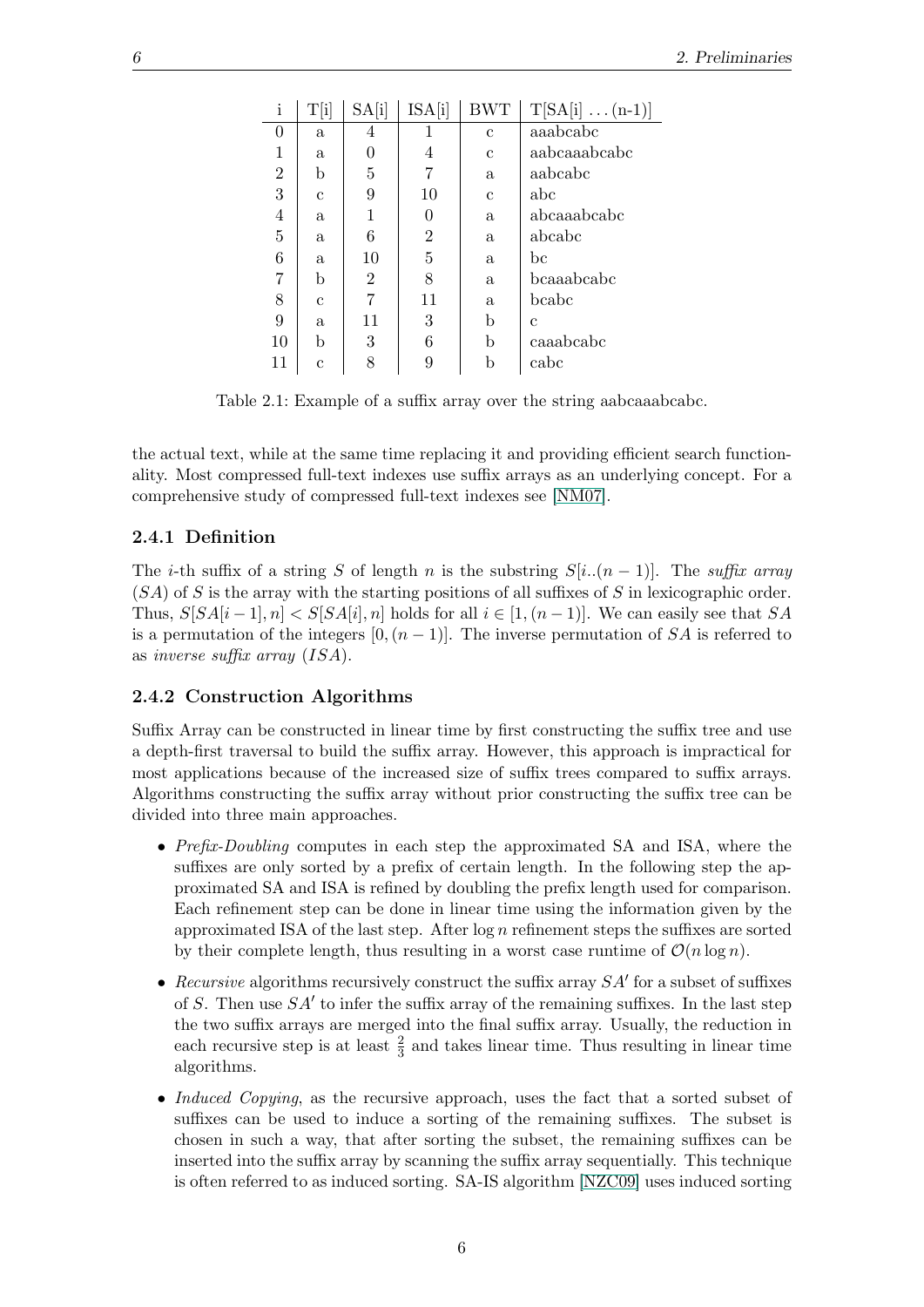to also sort the selected suffixes in linear time. The SA-IS algorithm applies induced copying recursively, resulting in a linear time algorithm. Other, in practice fast, induced copying algorithms use string sorting as a subroutine resulting in  $\mathcal{O}(n \log n)$ or even  $\mathcal{O}(n^2 \log n)$  worst case run-times.

For further reading about different suffix array construction algorithms we refer to "A Taxonomy of Suffix Array Construction Algorithms" [\[PST07\]](#page-45-2).

#### <span id="page-16-0"></span>2.4.3 Notable Implementations

As there are many different SA construction algorithms, there are also many different implementations. However, here we want to point out two implementations which are lightweight, fast in practice and are often used for comparison purposes in benchmarks.

- DivSufSort by Yuta Mori is an optimized implementation of the two-stage algorithm [\[IT99\]](#page-44-4). DivSufSort is one of the fastest SACA for byte alphabets. It makes use of the induced copying approach in combination with optimized string sorting routines. This implementation uses constant additional space and has a worst-case runtime of  $\mathcal{O}(n \log n)$ . For more details see <https://github.com/y-256/libdivsufsort>.
- SA-IS is an implementation of the SA-IS algorithm  $NZCO9$  also implemented by Yuta Mori. Remarkable is that the algorithm has linear worst-case runtime, is space efficient and performs well in-practice. [https://sites.google.com/site/](https://sites.google.com/site/yuta256/sais) [yuta256/sais](https://sites.google.com/site/yuta256/sais)

#### <span id="page-16-1"></span>2.4.4 DivSufSort

DivSufSort uses the notion of A-type, B-type and  $B^*$ -type suffixes. In the description of SA-IS [\[NZC09\]](#page-45-9) similar definitions are used only named L, S and LMS types.

Let T be a text of size n. A suffix  $T[i..(n-1)]$  is of type A if  $T[(i+1)..(n-1)] < T[i..(n-1)]$ and of type  $B$  otherwise.  $B^*$  suffixes are all B-type suffixes that are followed by an A-type suffix. The suffix only containing the last character of  $T$  is defined to be of type A. The string between two starting positions of  $B^*$ -type suffixes is referred to as  $B^*$  substring.

DivSufSort uses an optimized implementation of multikey quicksort to sort all  $B^*$  substrings. Then, a reduced text is formed by concatenating the ranks of all the  $B^*$  substrings in text order. By solving the reduced problem with an optimized suffix sorting routine, the final positions of the  $B^*$  suffixes are calculated. Then, induced sorting is used to insert the remaining B-type suffixes into the suffix array. Finally, with a second traversal of the suffix array, the A-type suffixes are put into the suffix array. For more details on induced sorting see the description of the SA-IS algorithm [\[NZC09\]](#page-45-9).

#### <span id="page-16-2"></span>2.5 FM-Index

The FM-index is a compressed full-text index. It was invented by Paolo Ferragina and Giovanni Manzin [\[FM00\]](#page-44-5). The FM-index uses the *Burrows-Wheeler transform* (BWT) to answer count and locate queries on strings.

The Burrows-Wheeler transform of a string  $S$  is a permutation of the input characters of S. Using the suffix array of S we can define the Burrows-Wheeler transform with  $BWT[i] := S[SA[i] - 1]$  for  $i \in \{0, \dots, n-1\}$  and  $S[-1] = S[n-1]$ . For a brief example of the Burrows-Wheeler transform see table [2.1](#page-15-2) .

The *count* query on a string  $S$  returns the number of occurrences of a pattern  $P$  in  $S$ . The *locate* query additionally returns the positions of the occurrences of P in S.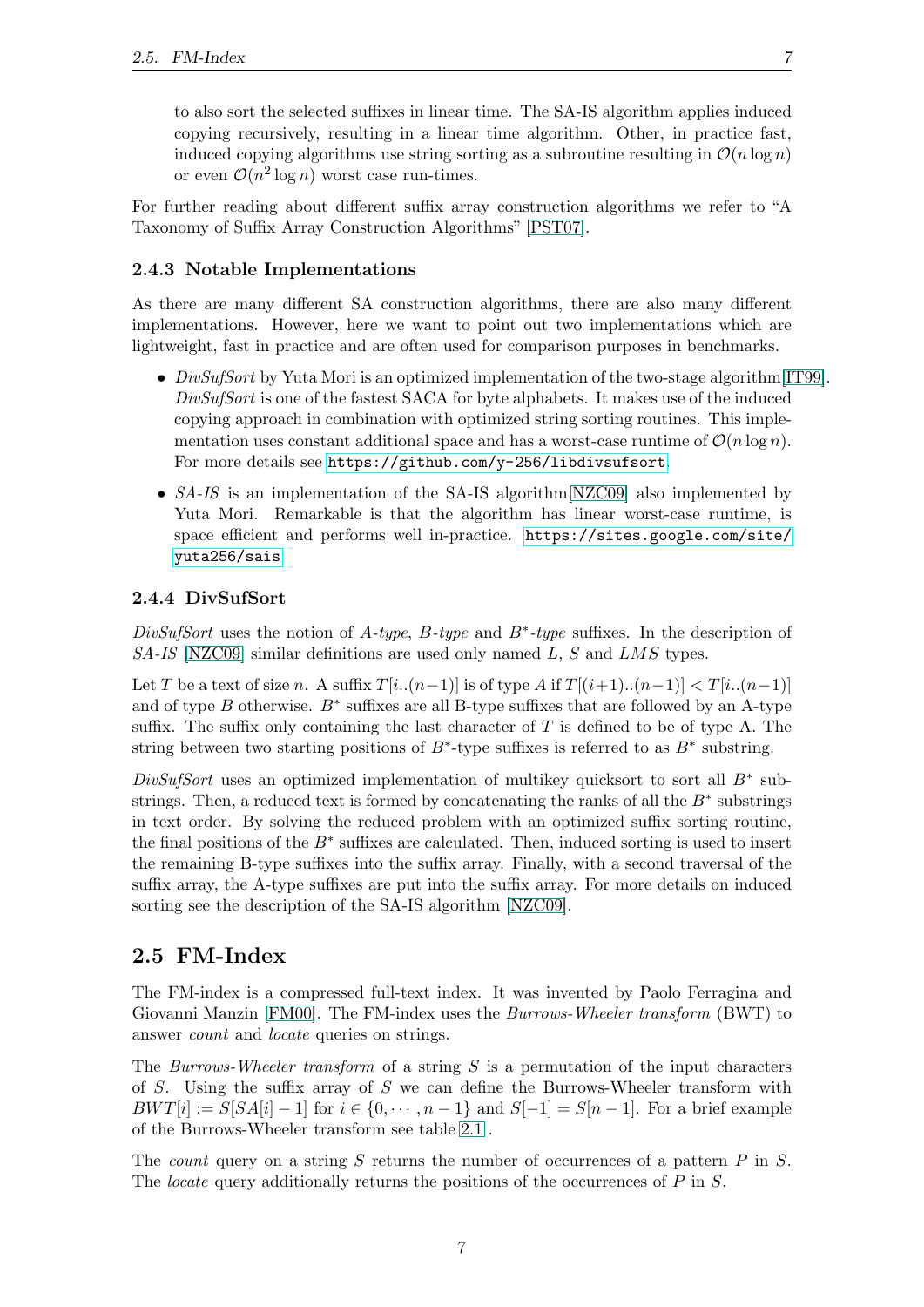To answer count and locate queries the FM-index has a data structure answering  $rank_{\alpha}(BWT, i)$ for all  $\alpha \in \Sigma$  efficiently. For a pattern P, the so called backward-search, see figure [2.3,](#page-17-4) gives us an interval [s, e] for which  $SA[s..e]$  holds all occurrences of P in S. If the FM-

```
1 backwardSearch(P):
2 i = |P| - 13 e = 04 s = n - 15 while (s \le e and i \le 0):
6 s = rank_{P[i]}(BWT, n-1) + rank_{P[i]}(BWT, s-1) + 17 e = rank_{P[i]}(BWT, n - 1) + rank_{P[i]}(BWT, e)8 i - -9 return [s, e]
```
<span id="page-17-4"></span>Figure 2.3: Finding all occurrences  $SA[s, e]$  of a pattern P with backward-search.

index also needs to support locate queries, then samples of the suffix array are stored. In this work we use wavelet trees to store the Burrows-Wheeler transform and to support the rank queries in  $\mathcal{O}(\log \sigma)$ .

## <span id="page-17-0"></span>2.6 Parallel Computation Model

Our focus lies on shared memory machines, even though some algorithms described in this work can be applied to a distributed memory setting. The computation model we choose is the PRAM (Parallel Random Access Machine) model allowing concurrent reads and special atomic write operations.

For complexity analysis of our algorithms we use the work-depth model. Work W is the number of total operations required by the algorithm and *depth*  $D$  is the number of time steps required. Brent's scheduling theorem [\[JaJ92\]](#page-44-10) states that if we have P processors available we can bound the running time by  $\mathcal{O}(\frac{W}{P}+D)$ .

A parallel algorithm is work efficient if the work matches with the time complexity of the best sequential algorithm. The goal of this work is to design parallel algorithms which are work efficient while achieving polylogarithmic depth.

## <span id="page-17-1"></span>2.7 Parallel Primitives

In the described algorithms we will make use of the parallel primitives prefix sum, filter and pack.

#### <span id="page-17-2"></span>2.7.1 Prefix Sum

Prefix sum takes an array A of n elements of type  $T$ , an associative binary operator  $\oplus$ :  $T \times T \to T$  and an identity element 0 with  $0 \oplus x = x$  for all x. Prefix sum calculates the array  $\{0, 0 \oplus A[0], 0 \oplus A[0] \oplus A[1], \cdots, 0 \oplus A[0] \oplus A[1] \cdots \oplus A[n-2]\}\$  and returns  $0 \oplus A[0] \oplus A[1] \oplus \cdots A[n-1]$ . We mostly use prefix sum in such a way that it writes the output to the input array. Prefix sums can be implemented with  $\mathcal{O}(n)$  work and  $\mathcal{O}(\log n)$ depth [\[JaJ92\]](#page-44-10).

#### <span id="page-17-3"></span>2.7.2 Filter

Filter takes an array A of n elements of type T and a predicate function  $f: T \to \{0, 1\}$ , which can be evaluated in constant time. Filter returns all elements  $A[i]$  with  $f(A[i]) = 1$ . In pseudocode filter sometimes has three arguments were the first is the input array, the second is the output array and the third is the predicate function. Using prefix sums, filter can be implemented in  $\mathcal{O}(n)$  work and  $\mathcal{O}(\log n)$  depth [\[JaJ92\]](#page-44-10).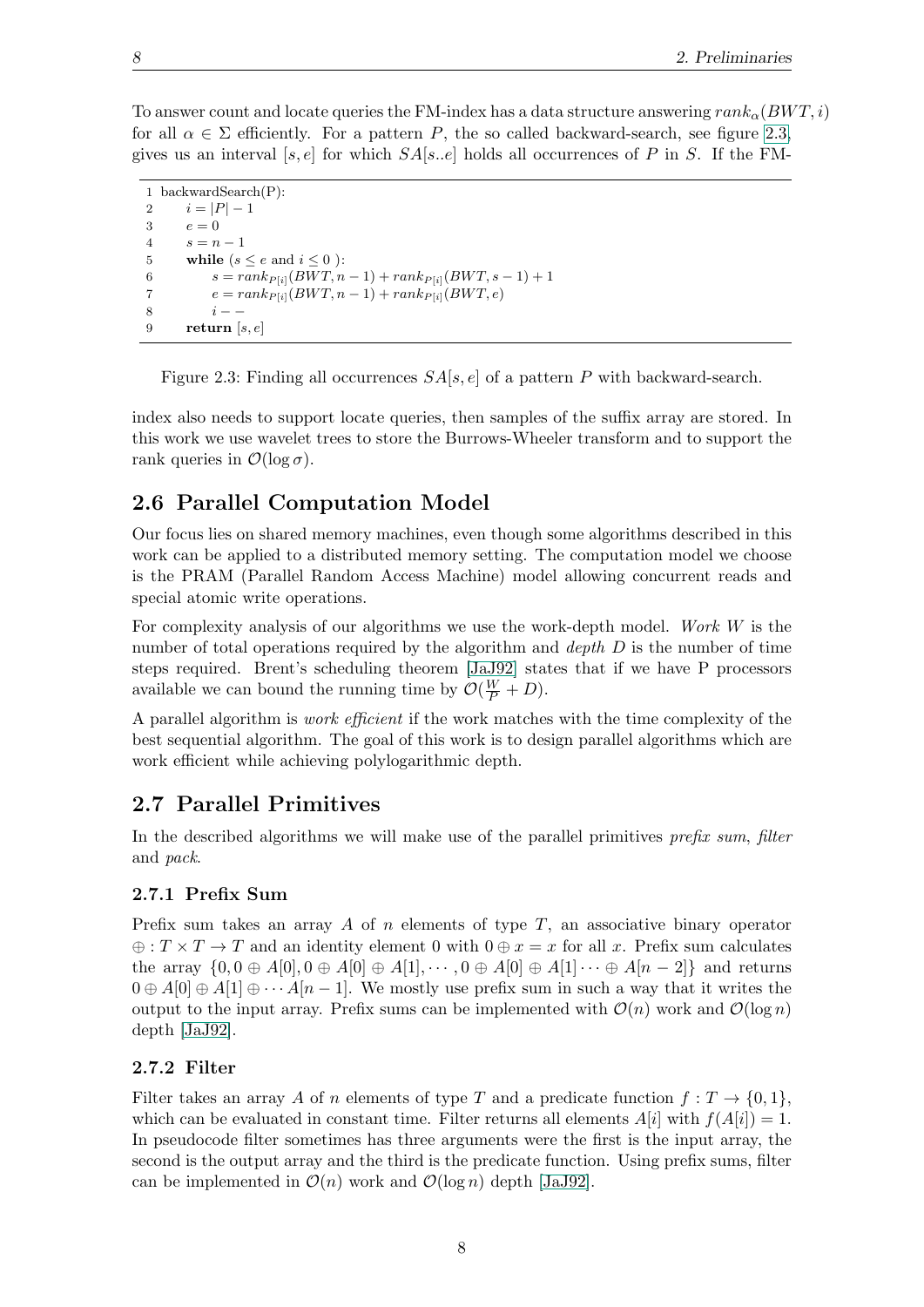#### <span id="page-18-0"></span>2.7.3 Pack

For our purposes pack is a primitive taking an array  $A[0..(n-1)]$  of elements and a function  $f_A: \{0, \ldots, (n-1)\} \rightarrow \{0, 1\}$  which can be evaluated in constant time. As a result pack returns two arrays  $A_0$  and  $A_1$ .  $A_k$  holds all elements  $A[i]$  where  $f_A(i) = k$ . The relative order between the elements in  $A_0$  and  $A_1$  remain unchanged.

As an example pack $([1, 3, 6, 5, 3, 2, 7], i \mapsto A[i] \mod 2$  returns  $[6, 2]$  and  $[1, 3, 5, 7]$ .

The algorithm described in figure [2.4](#page-18-1) calculates pack in  $\mathcal{O}(n)$  work and  $\mathcal{O}(\log n)$  depth. The pack method uses additional  $n$  bits of space for the array  $S$ .

1 pack  $(A, f_A)$ : 2 S := Array of  $\frac{n}{\log n}$  integers 3 block  $\{0, \ldots, (n-1)\}\$ into groups of size  $\log n$ 4 **parfor** S[b] := sum over all  $f_A(i)$  of group b 5 perform exclusive prefix sum over S with total sum m 6  $A_0, A_1 := \text{Arrays of size } m-n \text{ and } m$ 7 **parfor** b := 0 to  $\frac{n}{\log n}$ : 8 pack block b serial to correct positions in  $A_0$  and  $A_1$  using S[b] 9 return  $(A_0, A_1)$ 

<span id="page-18-1"></span>Figure 2.4: Parallel-pack algorithm computing  $A_0$  and  $A_1$  where  $A_k$  holds all elements  $A[i]$ with  $f_A(i) = k$ .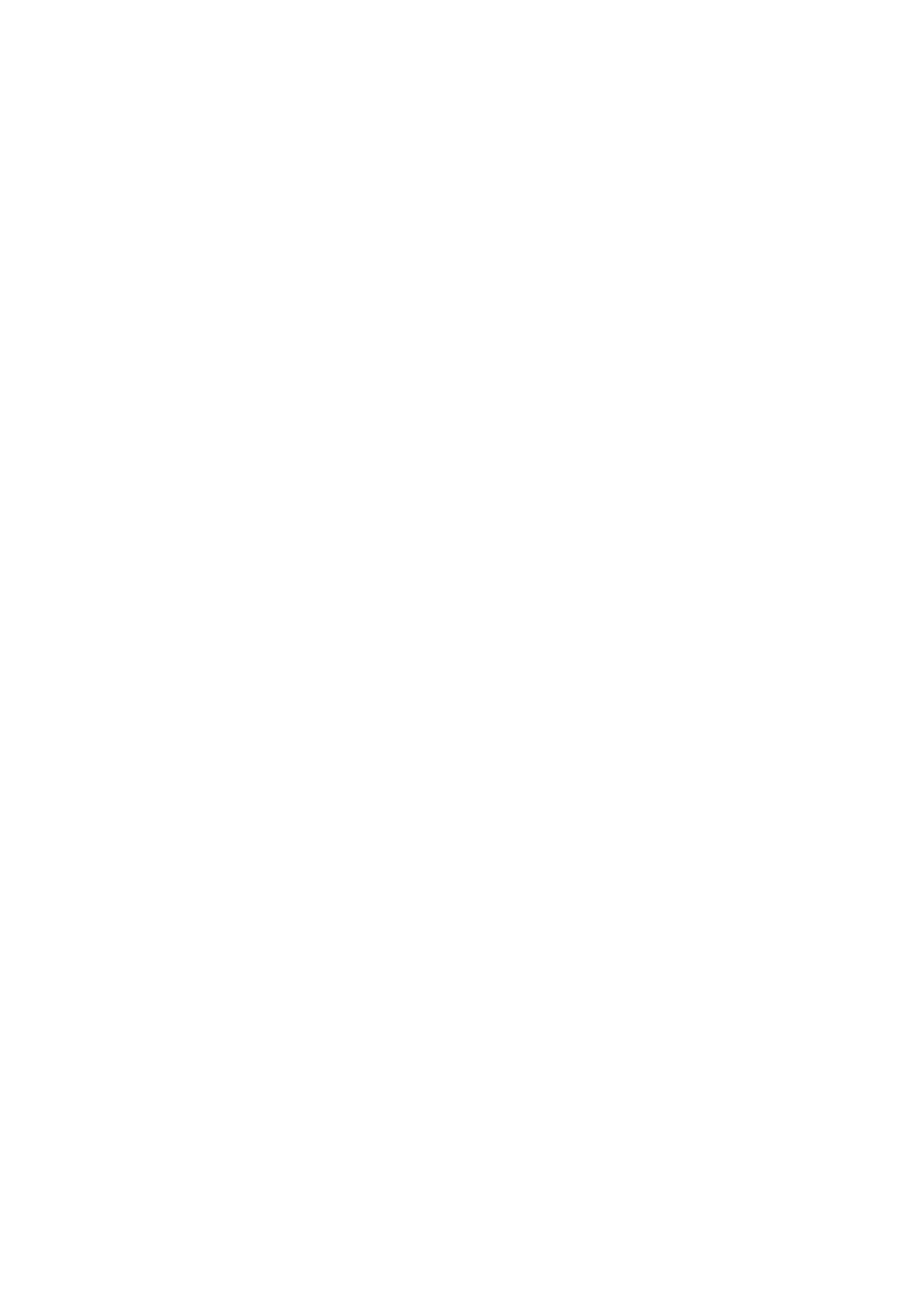## <span id="page-20-0"></span>3. Related Work

### <span id="page-20-1"></span>3.1 Parallel Rank and Select Structures on Bitvectors

Recently Shun[\[Shu15\]](#page-45-1) described how the construction of succinct rank and select structures can be done in parallel. Additionally, there are different practical implementations of rank and select structures [\[GP14,](#page-44-11) [Vig08,](#page-45-10) [Cla96\]](#page-44-7). Especially the numbers of cache misses play an important role for the performance of these structures on modern machines. So far we know, at the time, there is no implementation constructing one of the mentioned structures in parallel. Even though some of the proposed rank and select structures are very straight forward to implement in parallel.

### <span id="page-20-2"></span>3.2 Parallel Wavelet-Tree Construction

Fuentes et al. [\[Fea14\]](#page-44-3) introduced two different algorithms to build wavelet trees in parallel. Both algorithms perform  $\mathcal{O}(n \log n)$  work and  $\mathcal{O}(n)$  span. However, two very different concepts are applied. The first algorithm uses the observation that on the  $i$ -th level, the node index in which a character  $s$  is represented in, can be calculated by simply taking the first i bits of the binary representation of s (this only works with the standard balanced wavelet tree). Thus, the levels can be constructed independently. In the described algorithm the *l*-th level is build by scanning the input sequentially and using the first  $l$ bits of each character to assign the character to the corresponding node of the level. Then, with a second scan, the bitvectors of the nodes can be calculated. The second algorithm splits the input string  $S$  into  $p$  parts and then builds a wavelet tree on each of the parts. In the final step the p wavelet trees are merged by concatenating the bitmaps of each level sequentially. The second approach is referred to as domain decomposition because of the initial decomposition of the input string.

Recently, Shun introduced two algorithms with polylogarithmic depth [\[Shu15\]](#page-45-1). The first algorithm, we will refer to it as  $levelWT$ , builds the wavelet tree in a top-down level by level approach. Each level is build in parallel by first writing the bitvectors of all nodes of the level in parallel. Then the characters of the input string are reordered using prefix sums over the bitvectors of the nodes. This approach basically performs a parallel binary radix sort starting with the most significant bit.

The second algorithm again uses the before mentioned observation to build the levels of the wavelet tree independently. Additional parallelism is introduced by using a parallel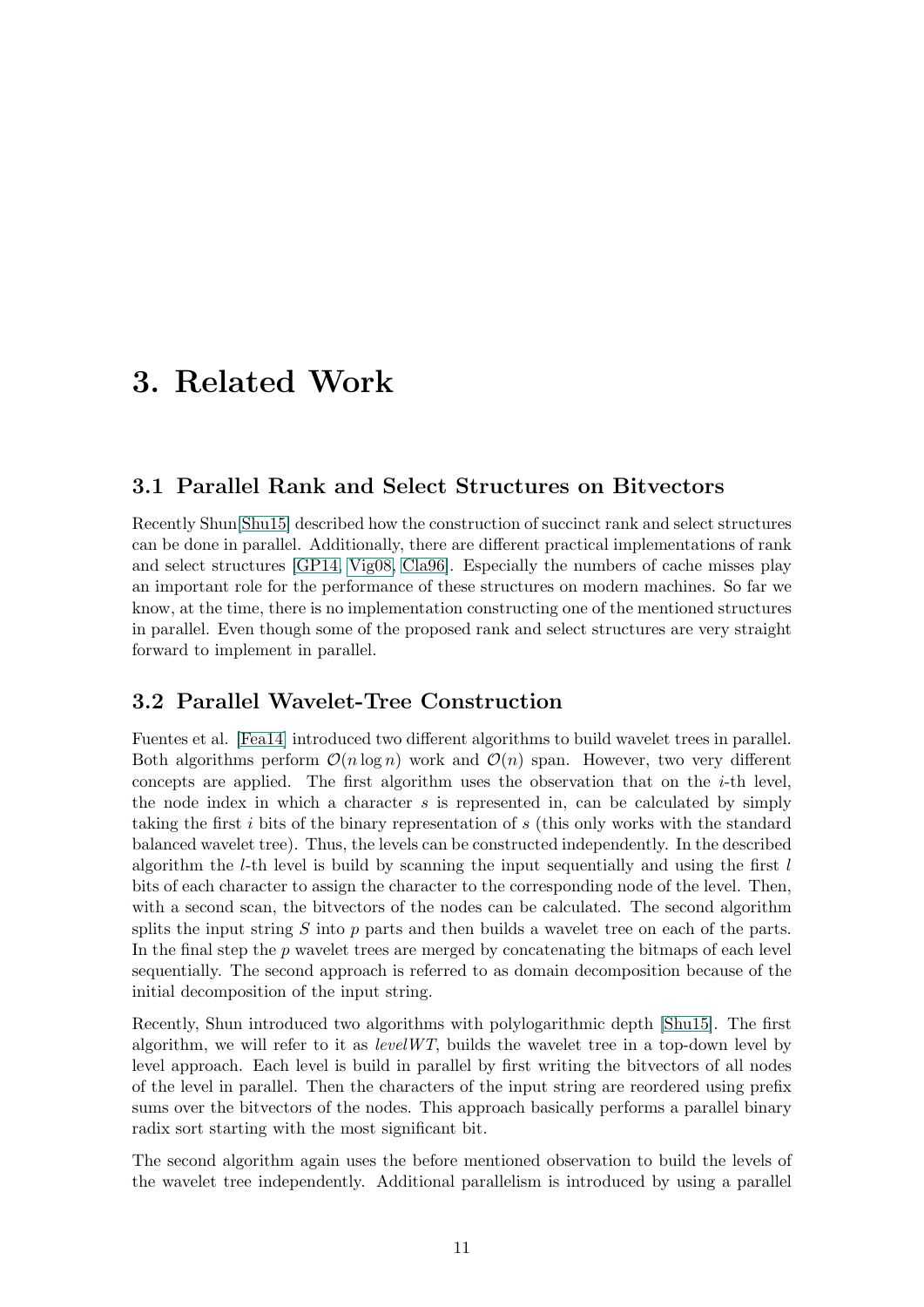integer sorting algorithm to order the elements by their top bits. The second algorithm is referred to as sortWT.

Both *levelWT* and *sortWT* achieve very good speedups on shared memory machines and there are implementations available in the problem based benchmark suite [\[Sea12\]](#page-45-4). So far, levelWT is in practise the fastest parallel implementation we are aware of [\[Shu15\]](#page-45-1).

## <span id="page-21-0"></span>3.3 Parallel Suffix-Array Construction

Since suffix arrays have been introduced by Manber and Myers [\[MM93\]](#page-45-8), many different suffix-array construction algorithms (SACA) have been published. Some of the most important ones are the difference cover algorithm (DC3)[\[KS03\]](#page-44-2) and the induced sorting algorithm (SA-IS) [\[NZC09\]](#page-45-9). DC3 was one of the first linear time SACAs. It can be parallelized well in all kinds of computational models. For example there are numerous parallel implementations for distributed memory [\[KS07\]](#page-44-12) or GPUs available [\[Osi12,](#page-45-11) [DK13,](#page-44-13) [WBO15\]](#page-45-12).

SA-IS is a lightweight linear work algorithm and one of the fastest SACAs in practice. However, it is hard to parallelize, as induced sorting consists out of multiple sequential scans with non-trivial data dependencies.

For some compressed SA applications only the burrows wheeler transformation is needed (BWT), so there has been significant work on constructing the BWT in parallel [\[HT13,](#page-44-14) [Lea15\]](#page-45-13). These algorithms first construction the BWT over parts of the input and then merge these parts in parallel. Many bioinformatics applications use compressed SA, thus there are frameworks with parallel SACA implementations especially optimized for DNA input [\[Lea13,](#page-45-14) [Hea09\]](#page-44-15). For example, PASQUAL [\[Lea13\]](#page-45-14) has a fast implementation using a combination of prefix doubling and string sorting algorithms.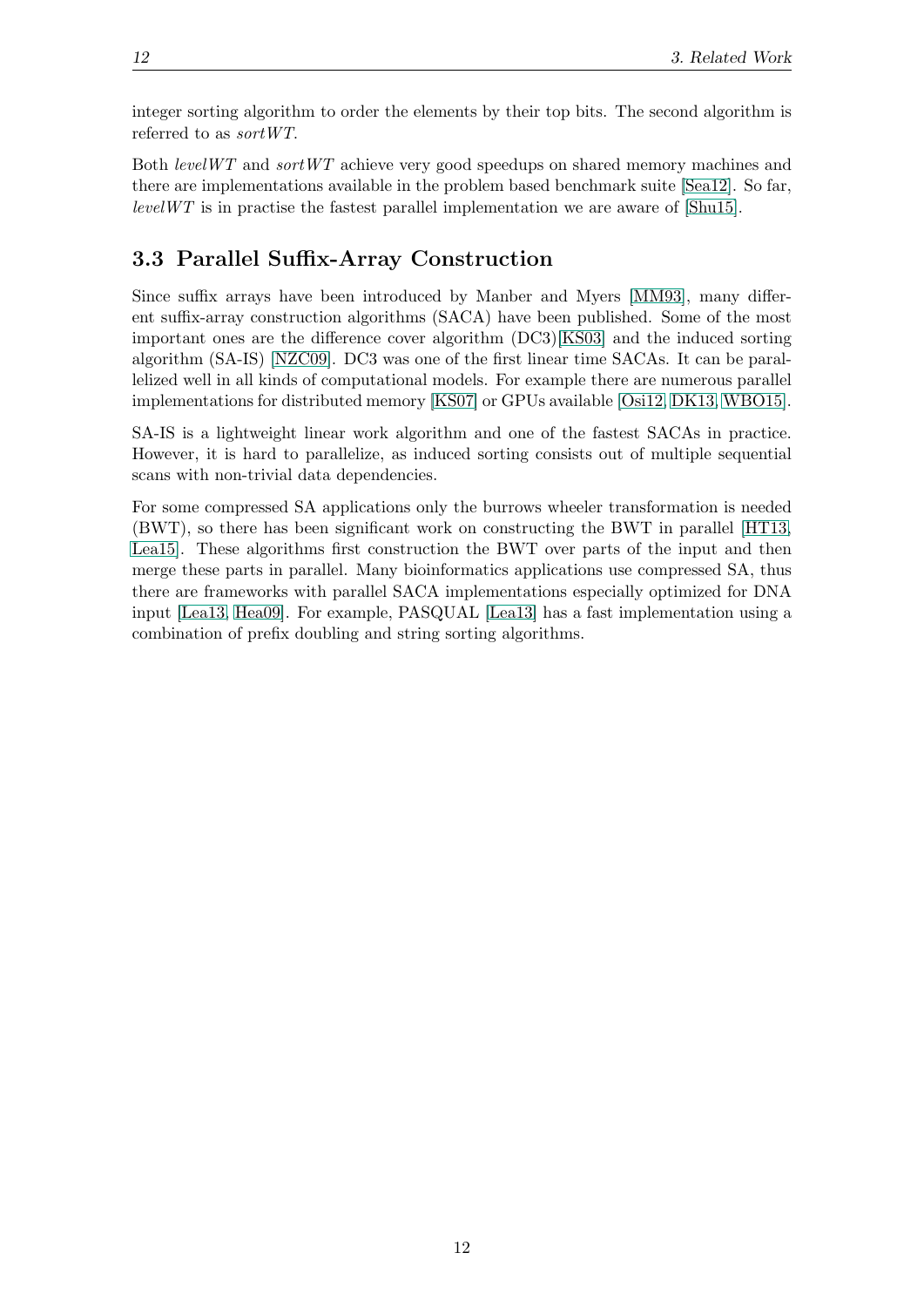## <span id="page-22-0"></span>4. Parallel Wavelet-Tree Construction

We first describe how to parallelize the construction of rank and select structures on bitvectors. Then two algorithms are introduced to build wavelet trees in parallel.

The first rank and select structures for bitvectors were introduced by Jacobson[\[Jac89\]](#page-44-6). Since then many different variations were described. Here we focus on two in practice fast data structures which already have sequential implementations in the SDSL. Especially a cache friendly query pattern is in practice important for good performance.

### <span id="page-22-1"></span>4.1 Parallel Rank on Bitvectors

There are numerous different implementations of rank support structures on bitvectors. One of the simplest, and in practice fastest, is the broadword implementation suggested by Vigna [\[Vig08\]](#page-45-10). The corresponding SDSL implementation is called *rank\_support\_v*. The answers to the rank queries are precomputed and stored in a first and second level lookup table. The tables are packed into memory such that in most cases at most one cache miss is needed to answer a rank query. This method uses 25% additional space to the bitvector.

The construction algorithm for this data structure can trivially be parallelized by using prefix sums. By temporary storing the values for the prefix sums in the output array no additional memory is needed.

### <span id="page-22-2"></span>4.2 Parallel Select on Bitvectors

For select support queries we parallelized the SDSL implementation of the structure pro-posed by Clark [\[Cla96\]](#page-44-7). In the SDSL the implementation is referred to as select\_support\_mcl. First, the range of possible queries is blocked into large blocks. Then, a case distinction is made. If a block spans more than  $\log^4 n$  bits (where n is the size of the bitvector), then the block is a long block. Otherwise, the block is called short block. For long blocks simply the answers to all queries are stored explicitly. For short blocks the answer to every 64th query is stored. In practice this structure only uses small amount of additional space. For a more precise analysis see [\[Cla96\]](#page-44-7) and the SDSL documentation.

Using multiple parallel for-loops with prefix sums the blocks can be categorized into long and short blocks. After categorizing the blocks, they can be initialized independently. As small blocks are only of logarithmic size, they can be initialized sequentially while staying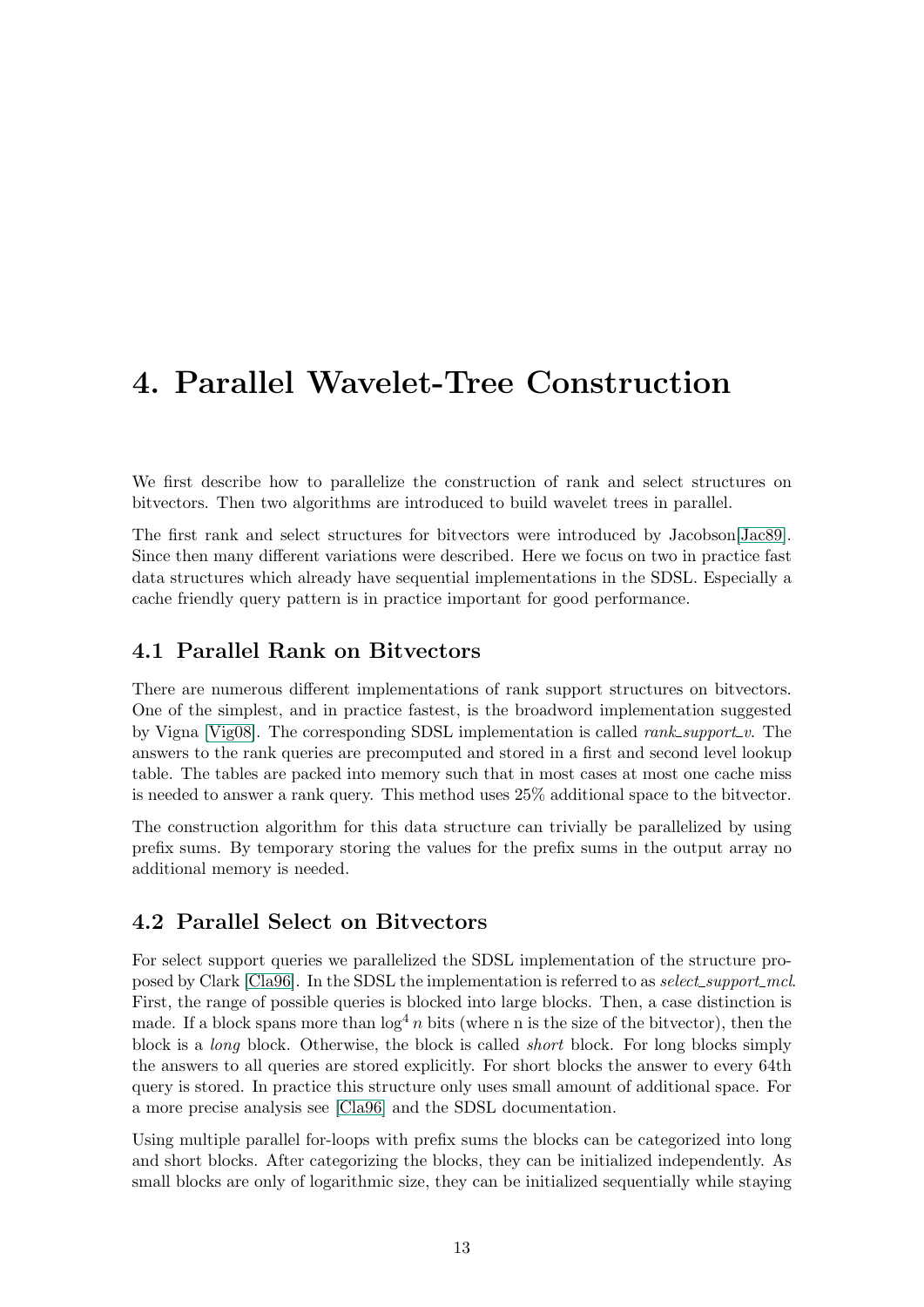in logarithmic depth. Long blocks are again initialized by multiple parallel for-loops and prefix sums.

Using the parallel rank and select structure implementations, we can now parallelize wavelet-tree construction.

### <span id="page-23-0"></span>4.3 Domain Decomposition Algorithm

```
1 ddWT (S, \Sigma, P):
2 decompose S into P strings S_P3 parfor p := 0 to P-1:
 4 (B_p, \text{Nodes}[p]) = \text{serialWT}(S_p)5 offsets := array of size 2 \cdot |\Sigma| \cdot P6 parfor n := 0 to 2 \cdot |\Sigma| - 1:
7 parfor p := 0 to p-1:
8 offsets [n \cdot P + p] = \text{Nodes}[p][n].\text{length}9 perform prefixsum on offsets
10 parfor p := 0 to p-111 parfor n := 0 to 2 \cdot |\Sigma| - 1:
12 // destination: bitvector and offset, source: bitvector and offset, number of bits to
                   \cos13 copy(B, offsets [n \cdot P + p], B_p, Nodes[p][n]. start, Nodes[p][n]. length)
14 return B
```
<span id="page-23-2"></span>Figure 4.1: Domain decomposition algorithm for parallel wavelet-tree construction.

The domain decomposition algorithm described in figure [4.1](#page-23-2) is an modified version of the algorithm described by Fuentes et al. [\[Fea14\]](#page-44-3). The first part of the algorithm (line 2-4) remains unchanged. Here the string is split into  $P$  chunks for which  $P$  WTs are built. We observe that merging the WTs essentially is a reordering of the bitvectors. Initially, the bitvectors of the P WTs are stored consecutevly in the bitmaps  $B_p$ . We reorder the lengths of the bitvectors of the nodes into their final order (line 6-8). After calculating the prefix sum (line 9), offsets stores the starting positions of all nodes in the resulting bitvector in increasing order. The result bitvector B can now be written in parallel.

Through the modification the algorithm has  $\mathcal{O}(\log P\sigma + \frac{n \log \sigma}{P})$  $\frac{\log \sigma}{P}$ ) depth and  $\mathcal{O}(P\sigma + n \log \sigma)$ work. With  $P = \frac{n}{\log n}$  we get  $\mathcal{O}(\log n \log \sigma)$  depth and  $\mathcal{O}(\frac{n\sigma}{\log n} + n \log \sigma)$  work. For small alphabet sizes with  $\frac{\sigma}{\log \sigma} \in \mathcal{O}(\log n)$  ddWT, has  $\mathcal{O}(n \log \sigma)$  work and the memory requirement beyond the input and the output is  $n \log \sigma$  bits for the bitmaps of the wavelet trees generated in the first part of the algorithm. Additionally,  $\mathcal{O}(\sigma \log n)$  bits per processor are needed to store the node offsets of the wavelet trees.  $ddWT$  can also be adapted to construct different shapes of wavelet trees by simply adapting the serialWT algorithm accordingly.

Note, if implemented carefully, all writes to bitvectors by a single thread in the  $ddWT$ algorithm are consequtive. This makes  $ddWT$  very cache efficient. Additionally, it can make sense to slightly change the merging step to avoid multiple threads from writing to the same word. One way to do so is to assign each thread a block  $B[start..end]$  of the output bitvector. Then, for example with a binary search on the offset array, each thread can determine the wavelet tree index  $n$  and the node index  $p$  on which the first bit to copy lies. Then each thread writes to B[start..end] just as described in the pseudocode.

### <span id="page-23-1"></span>4.4 Recursive Algorithm

The levelWT algorithm proposed by Shun [\[Shu15\]](#page-45-1) uses prefix sums over the bitvectors of a level of the WT as subroutine. As a result the algorithm has a memory requirement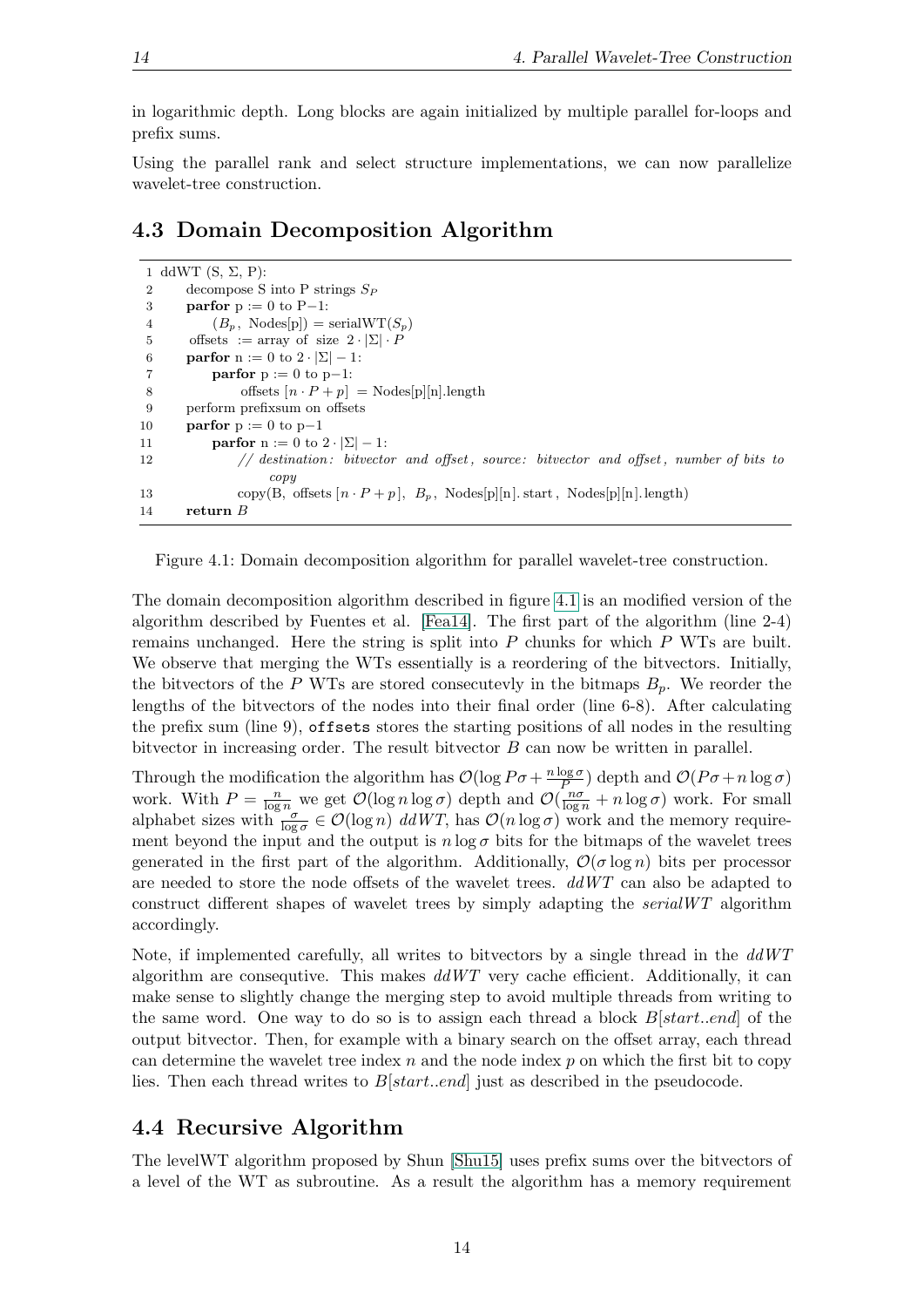of at least  $n \log n$  bits. We can reduce the memory requirement by using the parallel pack operation. Additionally, the recursive approach reduces the memory overhead by implicitly passing the node boundaries as described in figure [4.2.](#page-24-0) Especially when dealing with large alphabets, this additionally saves memory. This algorithm has  $\mathcal{O}(\log n \log \sigma)$ 

```
1 recursiveWT (S, \Sigma = [a, b]):
2 if a = b: return leaf labeled with a
3 \quad v := root node
4 v. bitvector := bitvector of size |S|5 parfor i := 0 to |S| - 1:
 6 v.bitvector[i] = \begin{cases} 0, \text{if } S[i] \leq (a+b)/2, \\ 0, \text{if } S[i] \leq (a+b)/2, \end{cases}1, else
7
8 (S_0, S_1) = \text{parallelPack}(S, v.bitvector[i])9 v. left_child = recursiveWT (S_0, [a, \lfloor \frac{a+b}{2} \rfloor]) // async call
10 v. right_child = recursiveWT (S_1, \lfloor \frac{a+b}{2} \rfloor + 1, b] // async call
11 return v
```
<span id="page-24-0"></span>Figure 4.2: Recursive construction algorithm for parallel wavelet-tree construction.

depth and  $\mathcal{O}(n \log \sigma)$  work, matching that of the original levelWT. However, it only needs additional  $n \log \sigma$  bits for the output of the parallel pack routines. Thus we reduce the memory consumption from at least  $n \log n$  to  $n(1 + \log \sigma)$  bits of additional space, plus  $\mathcal{O}(\log n \log \sigma)$  bits stack space per processor.

Note both  $ddWT$  and  $recursive WT$  can be easily adapted to build wavelet trees of different shapes by changing line 6 in  $serialWT$  or in  $recursive WT$ . We provide implementations of recursiveWT building different-shaped wavelet trees in the parallel branch of the SDSL.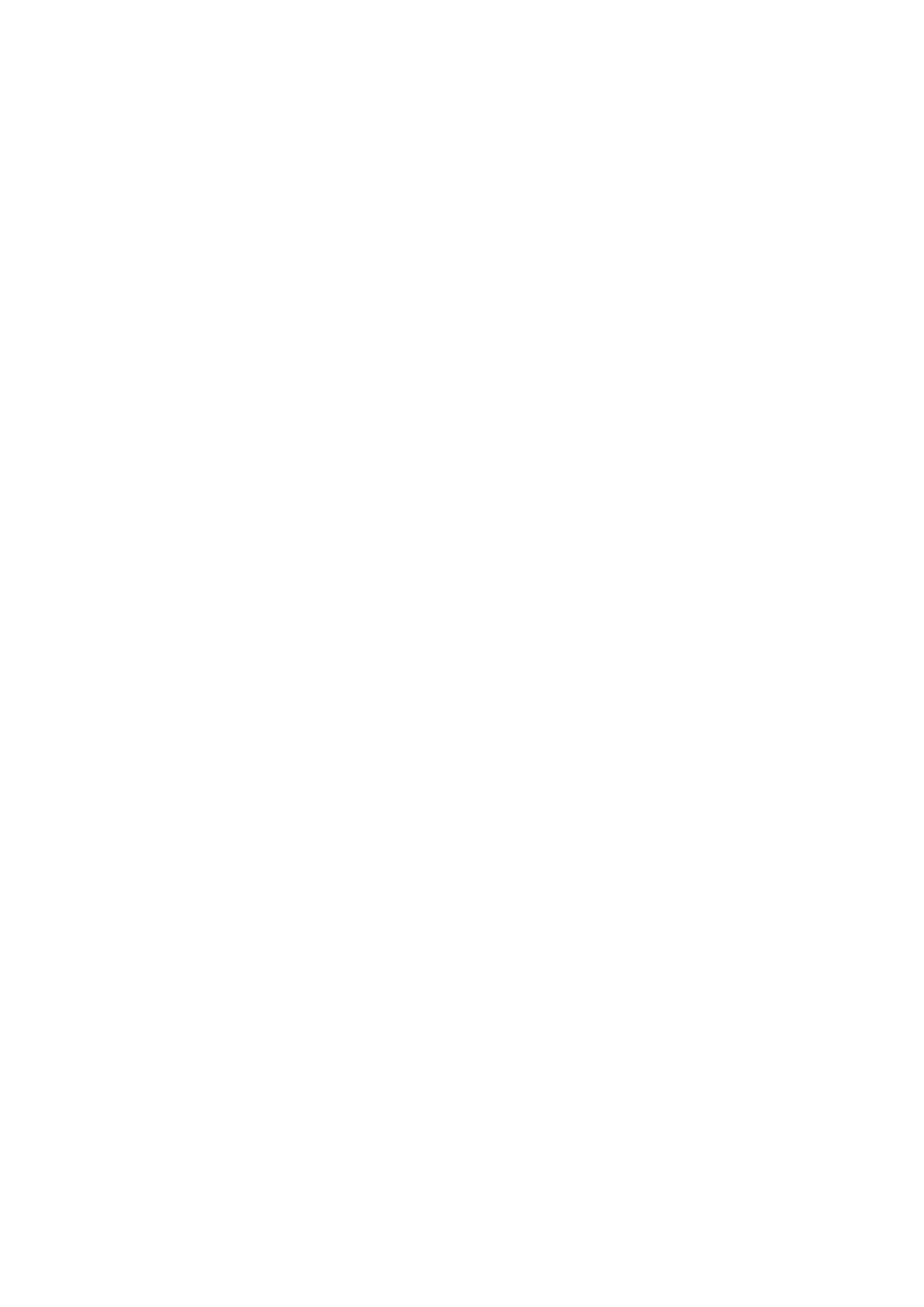## <span id="page-26-0"></span>5. Parallel Suffix-Array Construction

In this chapter we describe a new parallel suffix-array construction algorithm. So far all parallel SACAs either use the recursive approach [\[KS03\]](#page-44-2) or use prefix doubling[\[LS07\]](#page-45-3). Both approaches can be parallelized well because their most time consuming step relies on integer sorting. We first describe a simple parallel prefix doubling algorithm which in practice needs  $n(2 + \log n) + o(n)$  bits of additional memory. Then we introduce a parallel algorithm which uses induced copying and in practice uses  $2n + o(n)$  bits beyond input and output.

### <span id="page-26-1"></span>5.1 Parallel Range

One simple, but in practice very scalable, suffix-array construction algorithm uses the prefix doubling approach. ParallelRange from PBBS is a parallel version of the algorithm described by Larsson and Sadakane [\[LS07\]](#page-45-3). The algorithm, described in figure [5.1,](#page-26-2) starts

```
1 parallelRange (T,n):
2 SA, ISA := integer arrays of size n
3 parfor i := 0 to n-1:
4 \text{ISA}[i] = \text{T}[i]5 SA[i] = i6 ranges = \{(0,n-1)\}\7 offset := 18 while ranges not empty:
9 \text{nranges} = \{\}10 parfor (s,e) in ranges:
11 sort SA[s..e] by the values at ISA[SA[s..e] + offset]12 parfor (s,e) in ranges:
13 scan SA[s..e] in parallel update ISA and add equal ranges to nranges
14 ranges = nranges
15 offset =\min(1,\text{offset})16 offset * = 217 return SA
```
<span id="page-26-2"></span>Figure 5.1: Parallel range algorithm for parallel suffix-array construction.

with an approximate SA and ISA, in which the suffixes are only sorted by their first character. The idea is to refine SA and ISA in each round. In each refinement step groups of suffixes with the same ISA value are sorted. These groups are referred to as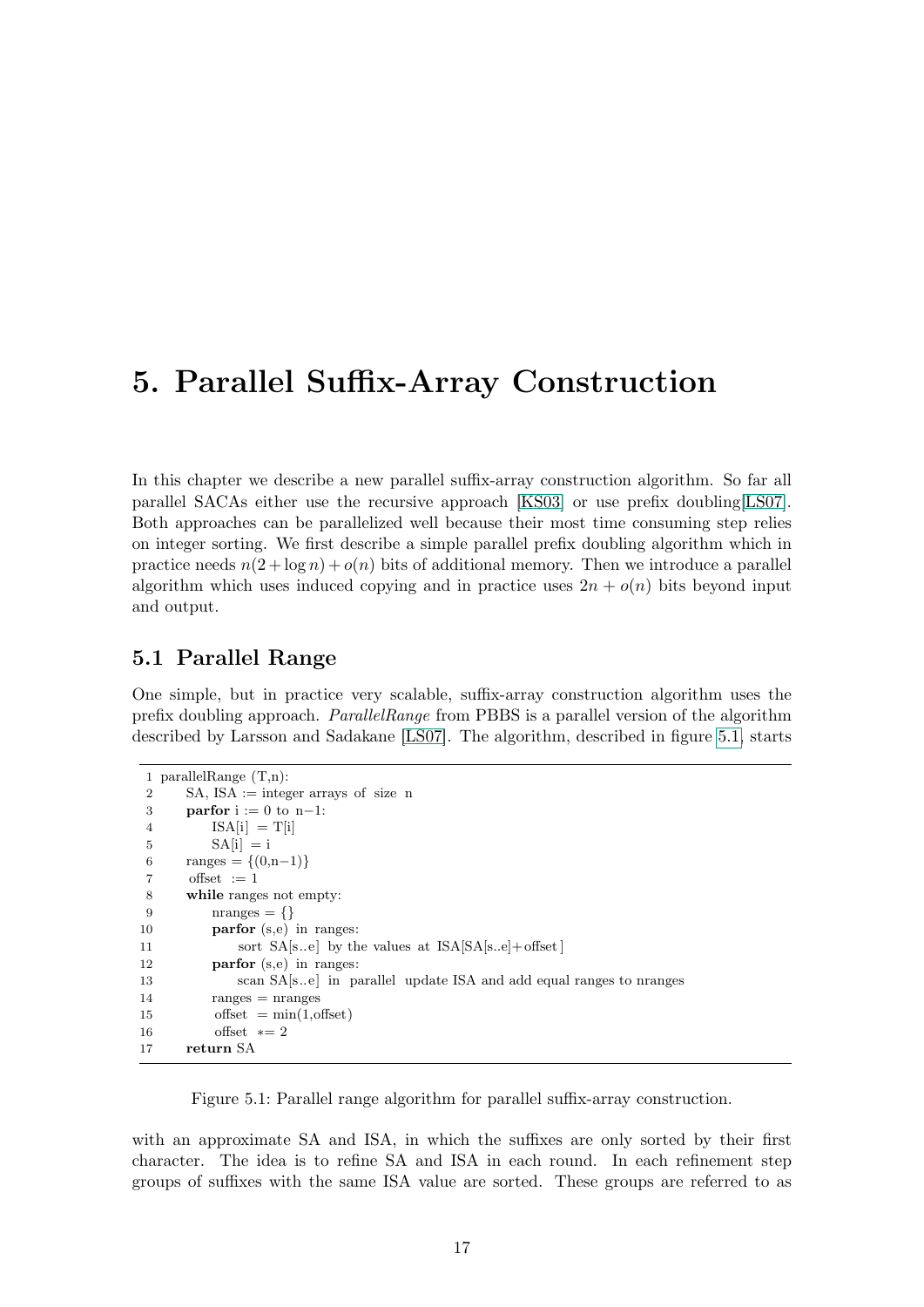range. In the following round suffixes can be sorted by twice as many characters by using the approximated ISA for comparison. More precisive in step d the suffix i is sorted by  $ISA[SA[i]+2^d]$ . After at most log n rounds all suffixes have a distinct ISA value and thus have been sorted correctly.

In the PBBS implementation of *parallelRange* the data structure used to store and update the ranges is two simple array of integer pairs. However, this approach uses at least  $2n \log n$  bits additional space. To save space we can tag the start and end of each range with a bitflag in a bitvector. By using the parallel rank and select structures we can then efficiently navigate through all ranges. This approach then only needs  $2n + o(n)$  bits managing the ranges. Additionally, parallel Range uses  $n \log n$  bits space for the ISA array plus the space needed for the sorting routine. The space needed for the sorting routine depends on the size of the ranges that are sorted. In practice this space requirement can be reduced drastically by presorting the suffixes directly by their first characters into buckets and initializing ranges accordingly.

If we use a sorting algorithm with  $\mathcal{O}(n^{\epsilon})$  depth and  $\mathcal{O}(n)$  work, parallelRange has  $\mathcal{O}(n^{\epsilon} \log n)$ depth and  $\mathcal{O}(n \log n)$  work (for  $\epsilon > 0$ ).

## <span id="page-27-0"></span>5.2 Parallel DivSufSort

Using parallelRange we can parallelize the DivSufSort implementation by Mori of the twostage algorithm [\[IT99\]](#page-44-4). In this section we will first give an overview over our parallel DivSufSort algorithm. Then we will explain in detail how to parallelize induced sorting, the key concept used by most state-of-the-art suffix-array construction tools.

#### <span id="page-27-1"></span>5.2.1 Overview

First we give a general overview over the algorithm in figure [5.2.](#page-27-2) In the first step the

```
1 parallelDivSufSort(T,n):
```

```
2 categorize A, B and BStar suffixes
```

```
3 sort BStar substrings to get reduces SA problem
```
4 use parallelRange to solve reduced SA problem

<span id="page-27-2"></span>Figure 5.2: Overview over the parallel DivSufSort algorithm.

suffixes are categorized into A, B and  $B^*$  suffixes. A suffix  $T[i..(n-1)]$  is of type A if  $T[(i + 1)...(n-1)] < T[i...(n-1)]$  and of type B otherwise.  $B^*$  suffixes are all B-type suffixes that are followed by an A-type suffix. This step can be parallelized using two parallel loops and prefix sums in  $\mathcal{O}(\log n)$  depth and linear work.

The second step is string sorting all the  $B^*$  substrings lexicographically.  $B^*$  substrings are all strings formed by the characters between two consecutive  $B^*$  suffixes. Then each  $B^*$ substring can be replaced by its rank among the  $B^*$  substrings, forming a reduced text. Note that there are very efficient parallel string sorting algorithms available [\[BES14\]](#page-44-16). Our implementation, however, only parallelizes an initial bucket sort and uses the sequential multikey quicksort for the resulting buckets. This is sufficient for our purpose.

The third step is to construct the suffix array of the reduced text. As the text size has reduced by at least half, the unused part of the SA array can be used for the ISA array, thus *parallelRange* can be applied with only  $n + o(n)$  bits additional space, plus the space needed for the sorting routine.

<sup>5</sup> induce positions of B−type suffixes

<sup>6</sup> induce positions of A−type suffixes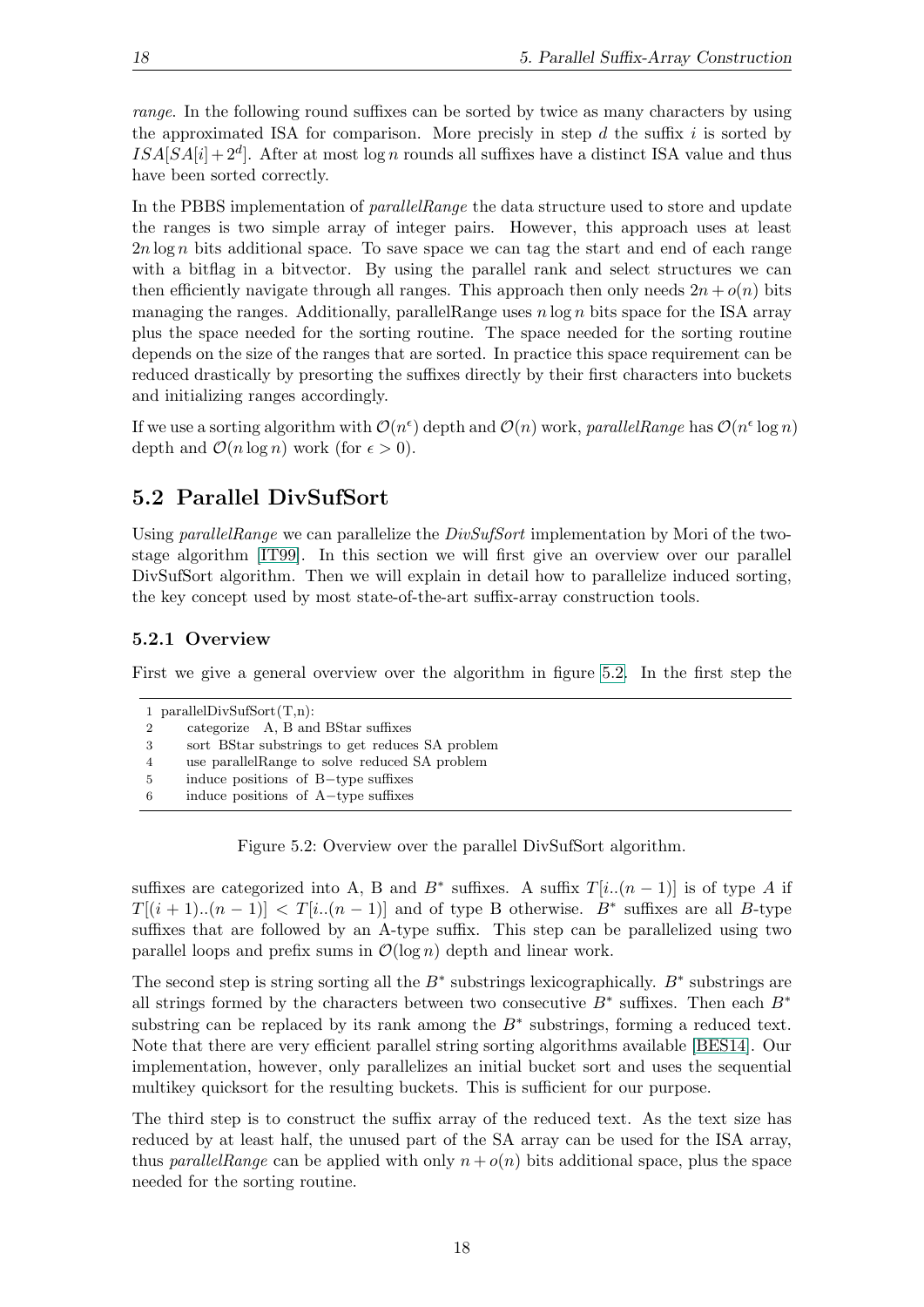In the final step the sorting of the  $B^*$  suffixes is used to induce the sorting of the remaining suffixes. This step is non-trivial to parallelize. We introduce a polylogarithmic depth algorithm for induced sorting for constant alphabet size.

#### <span id="page-28-0"></span>5.2.2 Parallelizing Induced Sorting

Induced sorting is a concept used in most of the fastest suffix-array construction algorithms like SA-IS or DivSufSort. DivSufSort uses induces sorting in the last two steps to induce positions of the A and B-type suffixes from the positions of the  $B^*$  suffixes. The sequential algorithm shown in figure [5.3](#page-28-1) consists of two sequential loops, one sorting the  $B$  suffixes and one sorting the A suffixes. The order in which the suffix array is traversed is crucial

```
1 bucketA := Starting positions of the A buckets
2 bucket B := Ending position of the B buckets
3 for i := n-1 to 0:
4 if SA[i] has been initialized and SA[i]−1 is B−type suffix:
5 SA[bucketB[T[SA[i]−1]]] = SA[i]−1
6 bucketB[T[SA[i]−1]]−−
7 for i := 0 to n-1:
8 if SA[i]−1 is A−type suffix:
9 SA[bucketA[T[SA[i]−1]]] = SA[i]−1
10 bucketA[T[SA[i]−1]]++
```
<span id="page-28-1"></span>Figure 5.3: Induced sorting all A and B-type suffixes by using the already sorted  $B^*$ -type suffixes.

to guarantee a correct sorting. B-type suffixes are defined in such a way that if a B-type suffix is directly preceded (in text order) by another B-type suffix, then the preceding suffix has to be lexicographical smaller. This is the key observation used here. For A-type suffixes the observation is analogous. For the full proof that this algorithm induces the correct suffix array we refer the reader to the SA-IS paper [\[NZC09\]](#page-45-9). At first sight induced sorting is inherent sequential. Now we describe how to parallelize the induced sorting of the B-type suffixes. Sorting the A-type suffixes can be done analogously.

|      |  |  |  |            |  | 0 1 2 3 4 5 6 7 8 9 10 11                                                                                |   |
|------|--|--|--|------------|--|----------------------------------------------------------------------------------------------------------|---|
| T[i] |  |  |  | aabcaaabca |  | b c                                                                                                      |   |
| type |  |  |  |            |  | $\begin{array}{cccccccccccccccccc} B & B & B & ^* & A & B & B & B & B & ^* & A & B & B & ^* \end{array}$ |   |
|      |  |  |  |            |  | $\mathbf{c}$ $\mathbf{c}$                                                                                |   |
|      |  |  |  |            |  | $\overline{3}$                                                                                           | 8 |
|      |  |  |  |            |  |                                                                                                          |   |

Table 5.1: Example of induced sorting  $B^*$  suffixes

In line 5 we say that SA position  $bucketB[T|SA[i] - 1]$  is being initialized by position i. To perform the iteration  $i$  of the scan independently from the other iterations, we need to know the value of  $SA[i]$  and of bucket  $B[T|SA[i] - 1]$ . Assuming an interval of SA values have already been initialized. The scan over this interval can then be executed in parallel using prefix sums to calculate the number of writes to buckets before a distinct position.

For the sake of simplicity let us first only consider special inputs. Assuming that consecutive characters are always different in the input string, then the invariant in line 5  $T[SA[i] - 1] < T[SA[i]]$  holds. Hence, no B-type suffix is initialized by a suffix in the same bucket. Thus, once the loop has been executed for all  $B$ -type suffixes with lexicographical larger first characters than  $\alpha$ , all B-type suffixes starting with character  $\alpha$  have

19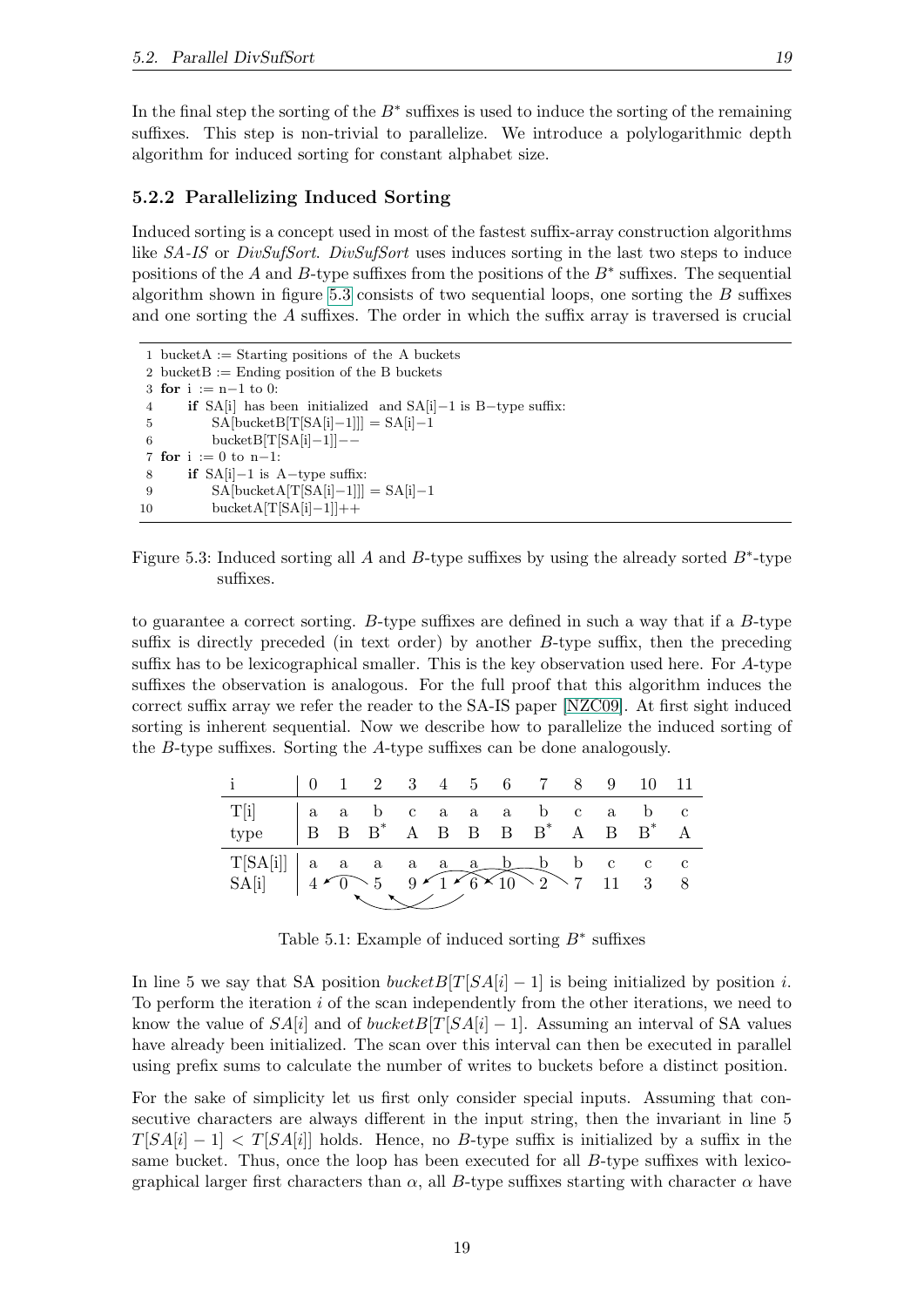been initialized. This gives us a way to parallelize induced sorting for the special case where there are no repetitions in the input string with depth  $\mathcal{O}(\sigma^2 \log n)$ . The algorithm is described in figure [5.4.](#page-29-1) The depth is dominated by calculating the  $\sigma$  prefix sums in each

```
1 bucket B := Ending position of the B buckets
2 for \alpha := \sigma - 1 to 0:
3 [ s,e] := interval in SA of all suffixes starting with \alpha4 bucketSums:= Arrays to count number of suffixes put into buckets
5 parfor i := e to s:
6 if SA[i] has been initialized and SA[i]−1 is B−type suffix:
7 bucketSums[T[SA[i]−1]][i]++
8 parfor \alpha := 0 to \sigma - 1:
9 perform prefix sum on bucketSums\alpha10 parfor i := e to s:
11 if SA[i] has been initialized and SA[i]−1 is B−type suffix:
12 b := T[SA[i]−1]
13 SA[bucketB[b] − bucketSums[b][i]] = SA[i]−1
```
<span id="page-29-1"></span>Figure 5.4: Parallel induced sorting all B-type suffixes for inputs with no repetitions of characters.

iteration. Each prefix sum can be calculated in  $\mathcal{O}(\log n)$  depth resulting in a total depth of  $\mathcal{O}(\sigma^2 \log n)$ . By executing the parallel for-loops in blocks of size  $\sigma \log n$  sequentially, the overall depth remains  $\mathcal{O}(\sigma^2 \log n)$ . However, by using blocks of size  $\sigma \log n$  only the prefix sums over every  $\sigma \log n$  bucketSums entry is needed. However, then only the prefix sums over every  $\sigma \log n$  bucketSums entry is needed, thus reducing the overall work to  $\mathcal{O}(n)$ .

#### <span id="page-29-0"></span>5.2.3 Dealing with Repetitions in the Input

In general inputs there are of course repetitions of characters. The first approach we present in this section leads to an overall algorithm with depth  $\mathcal{O}(\sigma \log n \sum_{\alpha \in \Sigma} R_{\alpha})$ , where  $R_{\alpha}$  is the longest run (consecutive repetitions of the same character) of the character  $\alpha$  in T. With an additional technique presented afterwards, the depth can be brought down to  $\mathcal{O}(\sigma^2 \log n + \sigma \log^2 n).$ 

For general texts the invariant  $T[SA[i]-1] < T[SA[i]]$  is relaxed to  $T[SA[i]-1] \leq T[SA[i]]$ in line 5 of the induces sorting algorithm. This in turn means that even after executing the loop for all B-type suffixes with lexicographical larger first character than  $\alpha$ , not all SA values in  $[s, e]$  have been initialized. More precisely, all B-type suffixes with multiple repetitions of  $\alpha$  have not been initialized. We observe that the B-type suffixes that begin with multiple repetitions of  $\alpha$  are lexicographical smaller than those with only a single α. Thus [s, e] can be devided into two contiguous parts [s, e' – 1] and [e', e] where all SA values in  $[e', e]$  are already initialized and all values  $[s, e' - 1]$  still need to be initialized. The algorithm descibed in figure [5.5](#page-30-0) initializes in the  $i$ -th iteration of the while loop all suffixes which have  $(i + 1)$  repetitions of  $\alpha$ . At most  $R_{\alpha}$  iterations of the while loop in line 3 are needed until all B-type suffix starting with  $\alpha$  are initialized. Calculating k and the filter primitive have depth log *n*. In total the algorithm then has  $\mathcal{O}(\sigma \log n \sum_{\alpha \in \Sigma} R_{\alpha})$ depth.

The depth can be reduced by first initializing all suffixes in [s, e] which have  $2^k$  ( $k \in \mathbb{N}$ ) repetitions of the character  $\alpha$ . This can again be done with at most log n executions of the filter primitive. Then the suffixes which have p repetitions of  $\alpha$  can be initialized by filtering the suffixes with at least  $2^{\lfloor \log_2 p \rfloor}$  repetitions. Note that to use the filter primitive in linear work, the number of repetitions of the character  $\alpha$  have to be pre calculated. A suffix with p repetitions of  $\alpha$  is part in at most 2p filter calls. This ensures that in total only constant work per initialized SA value is spent.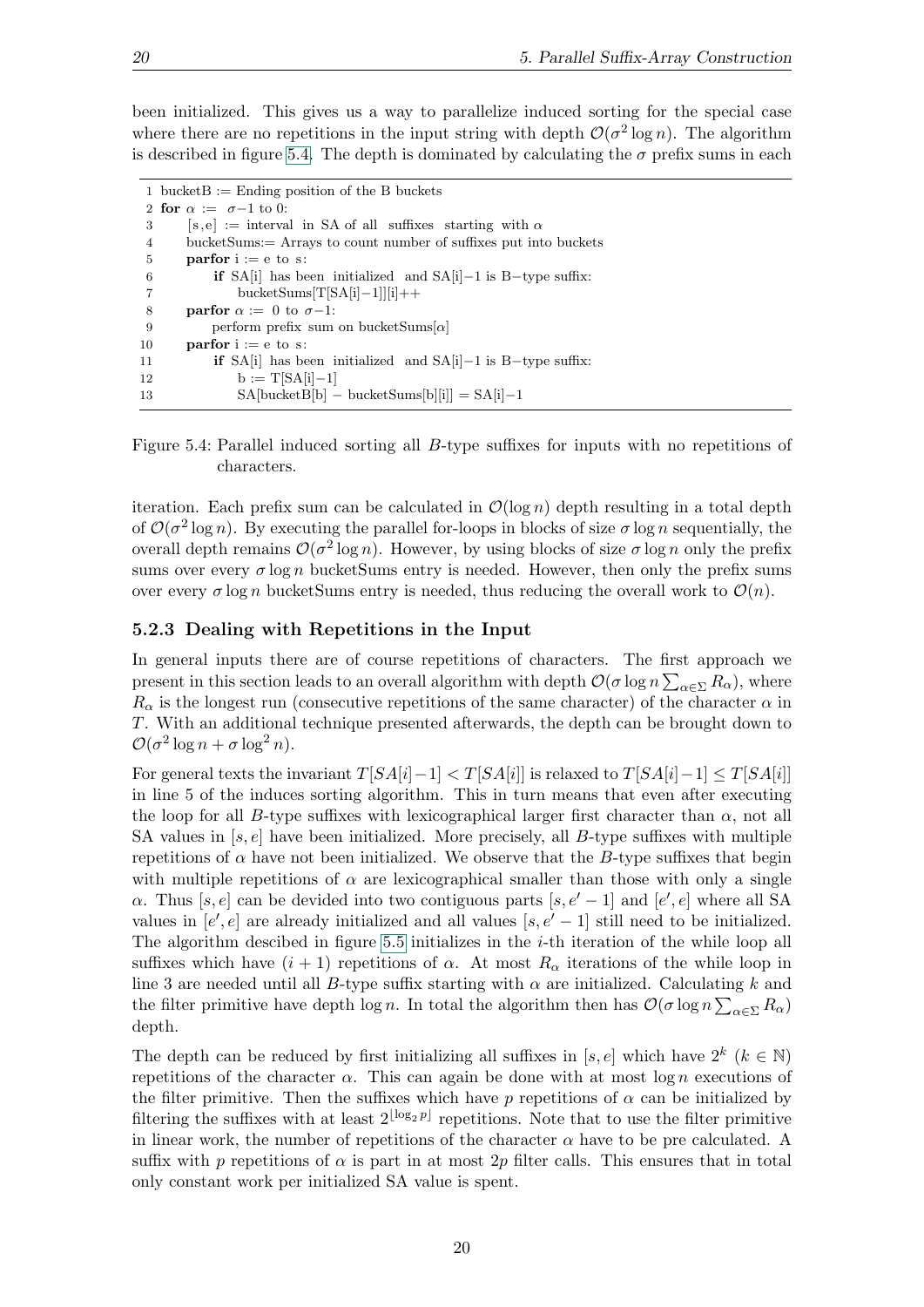$1 [s,e] :=$  interval of SA values that already are initialized 2  $\alpha$  := first character of all the suffixes in SA[s,e] 3 while [s,e] not empty: 4 m :=  $|\{i \in [s, e] | T[SA[i] - 1] = \alpha\}|$ 5 filter  $(SA[s,e], SA[s-m-1,s-1], T[SA[i]-1] = \alpha)$ 6  $s := s-m-1$ 7  $e := s-1$ 8 **parfor**  $i := s$  to  $e$ : 9 SA[i]−−

<span id="page-30-0"></span>Figure 5.5: Parallel induced sorting all B-type suffixes for general inputs.

Thus the B-type suffixes starting with a character  $\alpha$  can actually be initialized in  $\mathcal{O}(\log^2 n)$ depth and constant work per suffix. In total this results in a depth of  $\mathcal{O}(\sigma^2 \log n + \sigma \log^2 n)$ and linear work.

For constant alphabet size this results in a polylogarithmic-depth and linear-work parallelization of the induced sorting approach used by  $DivSufSort$  or by the SA-IS algorithm. Note that in practice  $\sum_{\alpha \in \Sigma} R_{\alpha}$  typically is small. Our fastest implementation actually uses the simpler  $\mathcal{O}(\sigma \log n \sum_{\alpha \in \Sigma} R_{\alpha})$  depth algorithm.

With the  $\mathcal{O}(\sigma^2 \log n + \sigma \log^2 n)$  depth and linear-work parallelization of induced sorting the first iteration of the SA-IS algorithm can be parallelized. As  $\sigma$  may grow our parallelization cannot be applied recursively. However, it can be used to reduce any SA problem with constant  $\sigma$  to a SA problem with half the size and general  $\sigma$  in linear work and polylogarithmic depth.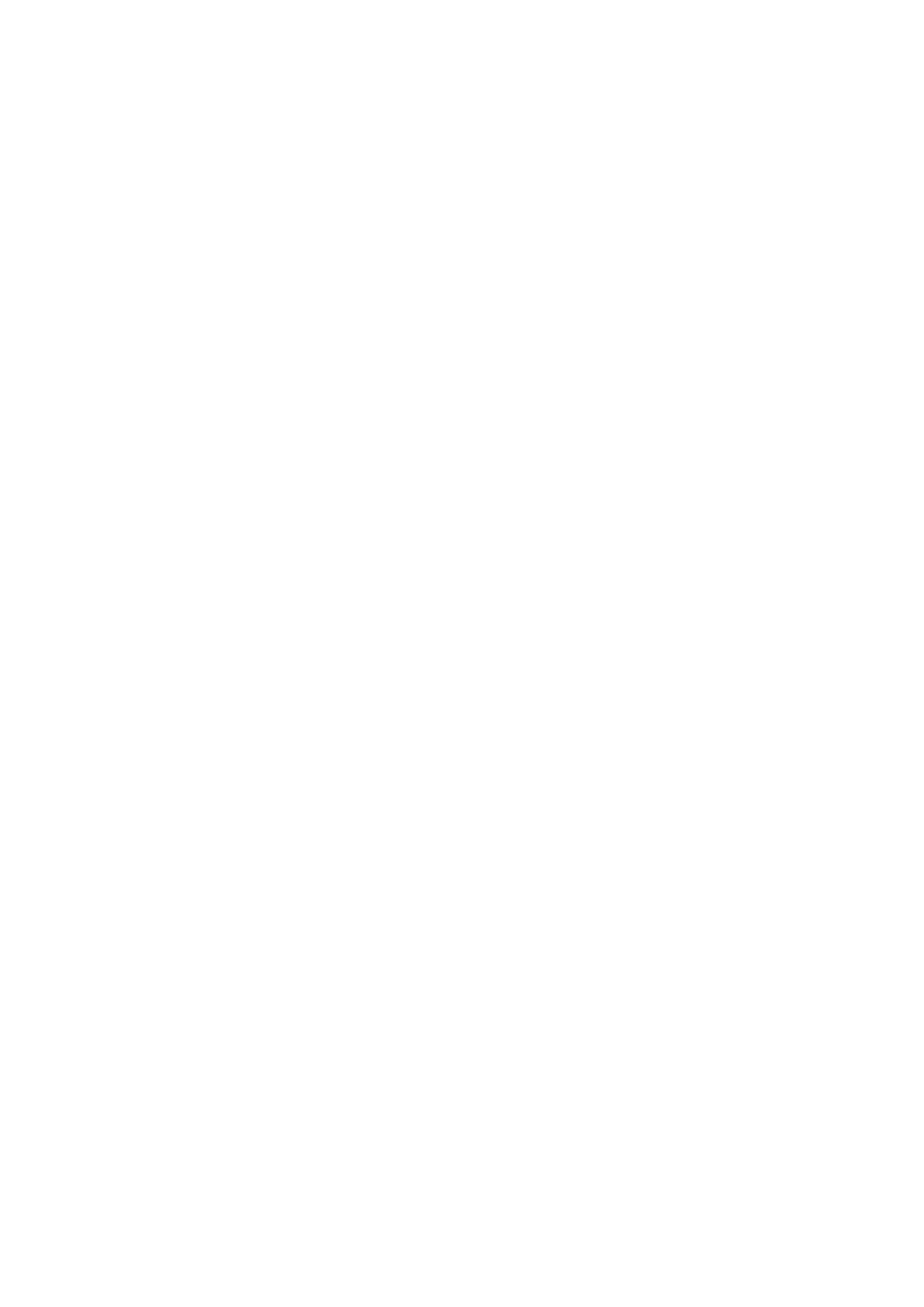## <span id="page-32-0"></span>6. Parallel FM-Index Construction

In this chapter we show how the algorithms introduced in the previous chapters can be used to construct FM-Indexes in parallel.

In the experimental evaluation of this work our implementation of  $recursiveWT$  performs best under all other parallel wavelet-tree construction implementations. For suffix-array construction our implementation of *parallelDivSufSort* performs best. Thus we choose  $re$ cursiveWT, parallelDivSufSort and our parallel implementations for rank/select support on bitvectors for parallel FM-index construction. Figure [6.1](#page-32-1) gives an overview over the parallel FM-index construction. First the suffix array of the input is constructed using

```
1 fm_index (S,n):
2 SA := \text{parallelDivSufSort}(S,n)3 parfor i := 0 to n-1:
4 BWT[i] := S[SA[i]-1]5 WT := recursiveWT(BWT, n)6 selectSupport0(WT)
7 selectSupport1(WT)
8 rankSupport(WT)
```
<span id="page-32-1"></span>Figure 6.1: Parallel FM-index construction.

parallelDivSufSort. Then, using the suffix array, the Burrows-Wheeler transform is constructed. Then we use  $recursiveWT$  to construct the wavelet tree of the Burrows-Wheeler transform. Note, for convenience we define  $S[-1] = S[n-1]$ . In the final steps the bitvector of the wavelet tree is augmented with two select structures (one to support  $select_0$  and one to support  $select_1$  queries) and one rank structure.

To support locate queries efficiently with the FM-index often a sampling of the suffix array is stored. We added our parallel algorithms to a parallel version of the SDSL so they can be easily adapted for different purposes. For example the wavelet-tree shape can be changed to balanced, Huffman shaped or Hu-Tucker shaped. Additionally, in the future the implementation of *parallelDivSufSort* can also be used to construct the Burrows-Wheeler transform directly without first constructing the suffix array. This will most likely be faster than first constructing the suffix array and then constructing the Burrows-Wheeler transform.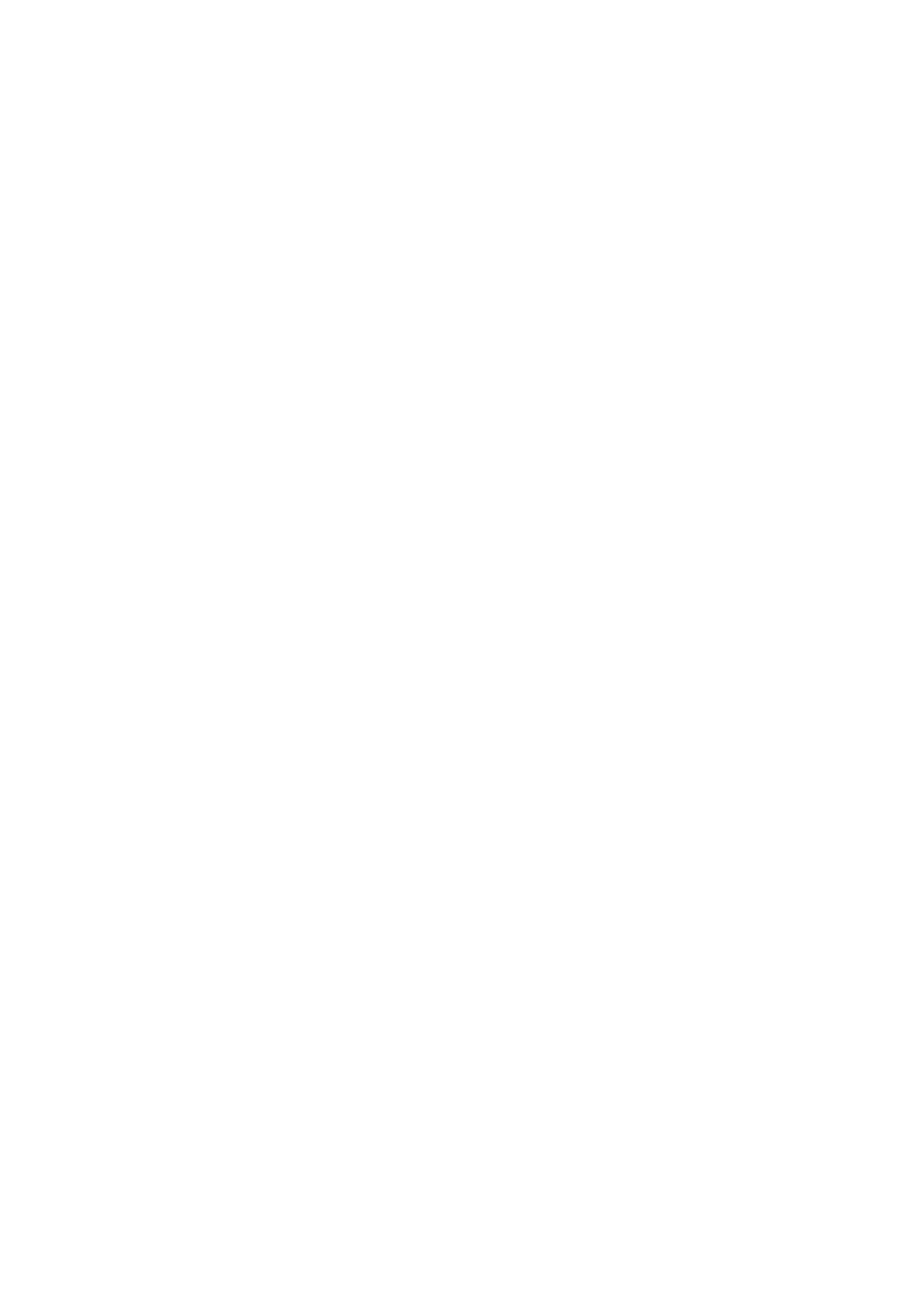## <span id="page-34-0"></span>7. Experimental Evaluation

## <span id="page-34-1"></span>7.1 Setup

### <span id="page-34-2"></span>7.1.1 Hardware

All experiments are run on a 64-core NUMA AMD machine which was generously provided by the research group of Guy Blelloch at Carnegie Mellon University. The machine has 4  $\times$  2.4 GHz 16-core AMD Opteron(tm) 6278 processors with each 64GiB of RAM. In total the machine thus has 64 physical cores and 256GiB RAM. The memory access from a CPU to it's local memory bank is typically faster than access to the other memory banks. This effect is called non-uniform memory access (NUMA). Our implementations are unaware of the NUMA architecture. However, we use a so called interleaved allocation policy. This means that memory is allocated in a stripped fashion over the different memory banks. In practice this NUMA policy showed good results when using 64 threads.

### <span id="page-34-3"></span>7.1.2 Compiler

The code is compiled with the GCC 4.8.0 cilkplus branch with the -O2 flag, as we use CilkPlus to express parallelism. Most of the code can also be compiled with OpenMP. However compiling it with CilkPlus showed better results on our machine.

#### <span id="page-34-4"></span>7.1.3 Input Files

Two sets of input files were used for the benchmarks. For byte alphabets the Pizza&Chili corpus <http://pizzachili.dcc.uchile.cl> was used. Note that for the experiments the 1GiB version of the file "english" was used. The bigger version would have required the 64bit version of  $DivSufSort$  which would make comparing timings and memory usage more complicated. For integer alphabets randomly chosen integer sequences with alphabet sizes  $2<sup>k</sup>$  were used. All integer sequences consists out of 100 million non-negative integers. The benchmarks of the rank and select structures were run on the bitvectors of the balanced wavelet trees of the corresponding input files.

### <span id="page-34-5"></span>7.1.4 Methodology

To minimize variance the code of each benchmark was run multiple times and the fastest time was recorded. Reading the input and allocating memory were excluded from the reported times as good as possible. Memory consumption was measured with rusage from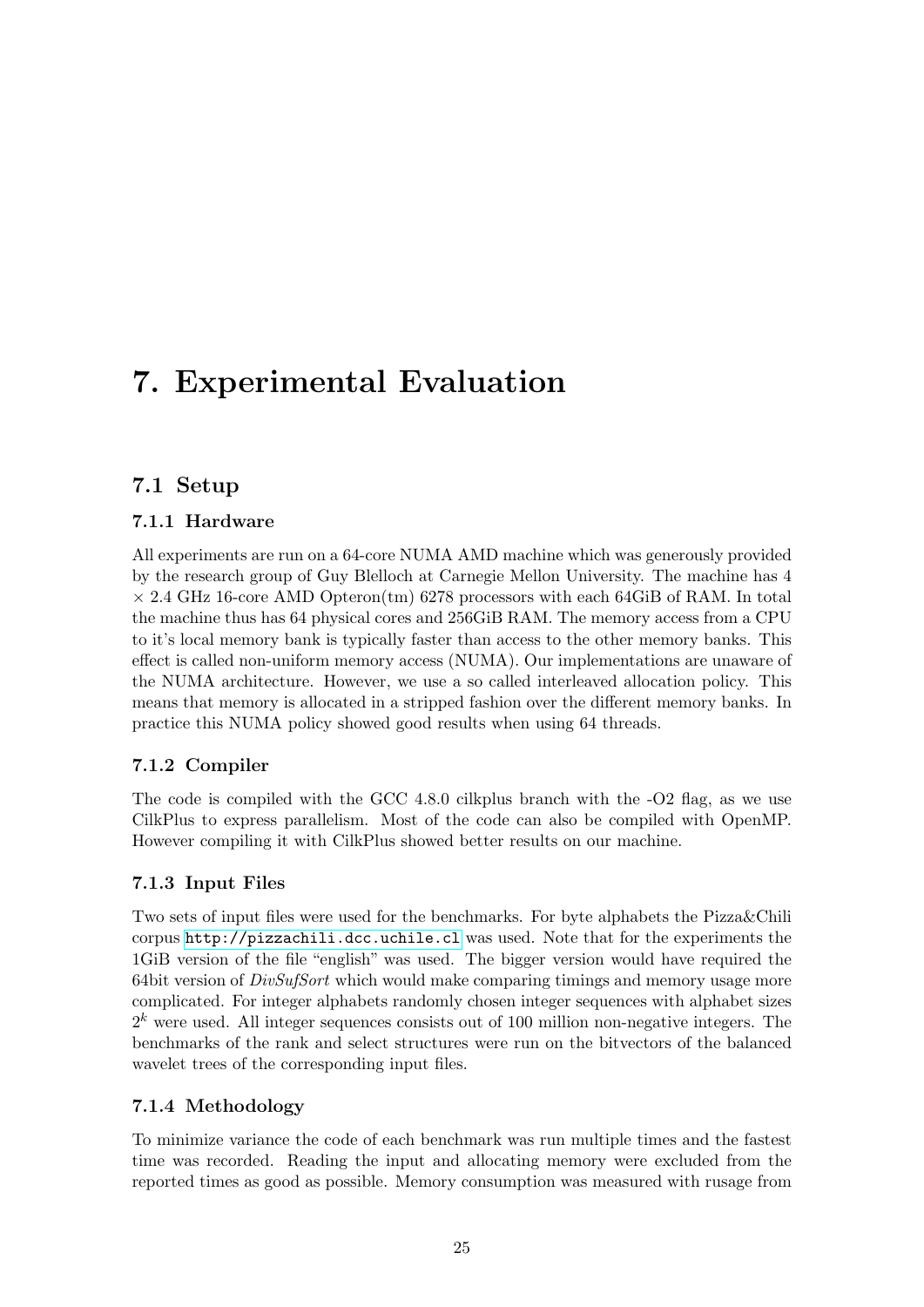the GNU C library. We reported the maximum used memory over all runs of the code on a specific input file. Memory usage includes the space needed for the input and output. All algorithms are non-destructive regarding the input.

### <span id="page-35-1"></span><span id="page-35-0"></span>7.2 Results

#### 7.2.1 Select/Rank on Bitvectors

The parallelized rank structure implementation scales well to 64 cores, as can be seen in Table [7.1.](#page-35-2) The parallel implementation uses two passes over the bitvector, while the sequential implementation only uses one pass. This explains why the parallel implementation, run with a single thread, is almost twice as slow as the sequential implementation. For some reason the parallel implementation of the select structure, run on a single thread, is around 3 times faster than the sequential implementation. Presumably, pipelining or cache effects could be the reason for this speedup. However, the parallel select implementation does not scale to more than 36 threads as can be seen in Figure [7.1.](#page-35-3) This is probably due to cache invalidation caused by the memory layout of the resulting select structure. In future work maybe better speedups can be achieved by first writing to buffers and then reorganising the memory layout.

|          |       | rank     |                      | serRank |       | select   |                      | serSelect          |
|----------|-------|----------|----------------------|---------|-------|----------|----------------------|--------------------|
| Input    | $T_1$ | $T_{64}$ | $\frac{T_1}{T_{64}}$ | $T_1$   | $T_1$ | $T_{64}$ | $\frac{T_1}{T_{64}}$ | $\scriptstyle T_1$ |
| sources  | 0.93  | 0.028    | 33.0                 | 0.5     | 2.5   | 0.22     | 11.0                 | 4.42               |
| pitches  | 0.24  | 0.0077   | 31.0                 | 0.134   | 0.67  | 0.061    | 11.0                 | 1.1                |
| proteins | 3.4   | 0.09     | 37.0                 | 1.81    | 13.0  | 0.88     | 14.0                 | 48.2               |
| dna      | 0.88  | 0.027    | 33.0                 | 0.493   | 3.9   | 0.3      | 13.0                 | 24.4               |
| english  | 4.9   | 0.13     | 36.0                 | 2.69    | 13.0  | $1.2\,$  | 12.0                 | 27.7               |
| dblp.xml | 1.1   | 0.034    | 34.0                 | 0.628   | 3.4   | 0.3      | 11.0                 | 7.09               |

<span id="page-35-2"></span>Table 7.1: Running times (in seconds) sequential, parallel and self-relative speedup of rank and select structure construction algorithms on 64 cores.



<span id="page-35-3"></span>Figure 7.1: Speedup over serial construction algorithm for rank and select as function of number of threads on input file english

26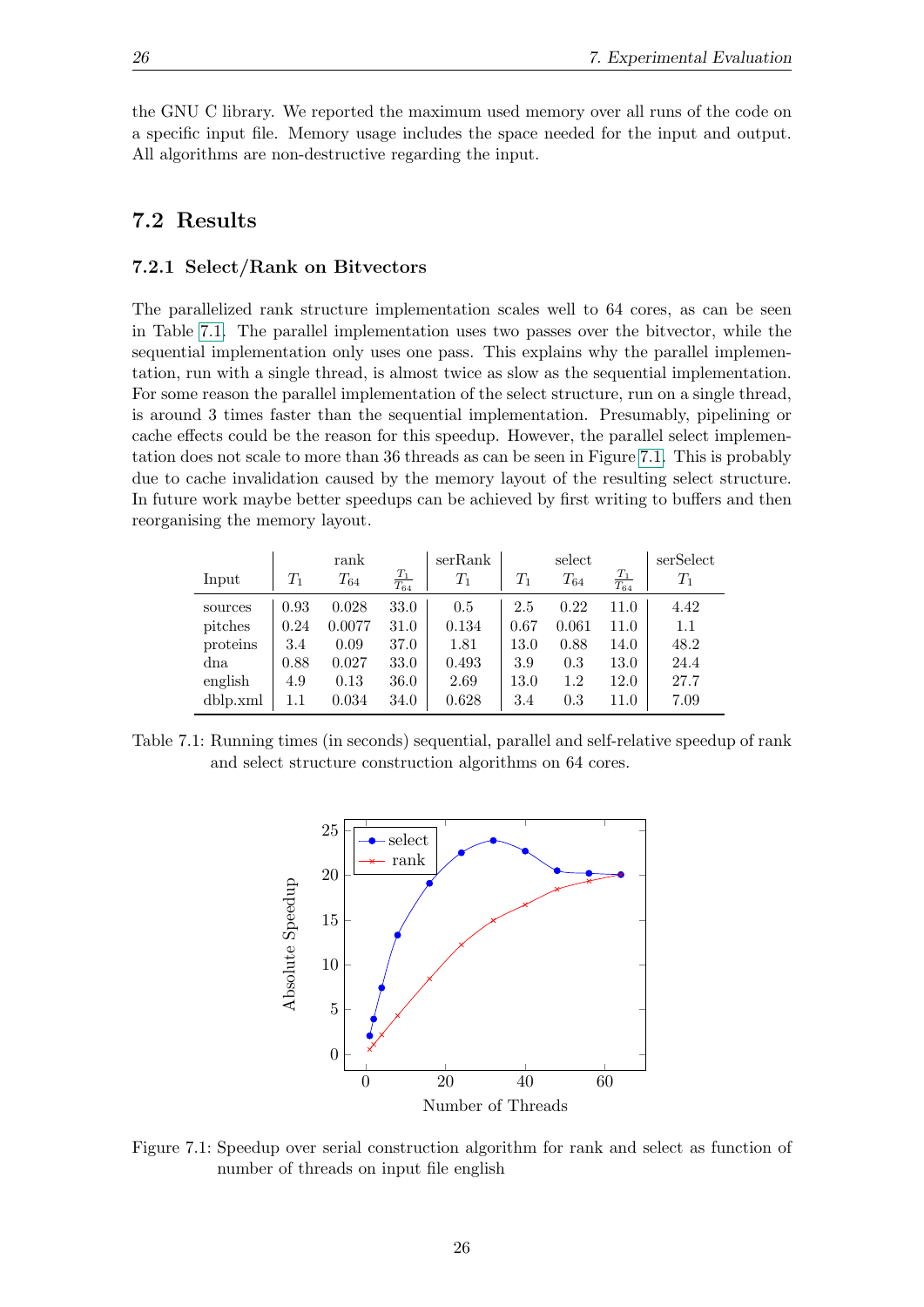#### <span id="page-36-0"></span>7.2.2 Parallel Wavelet-Tree Construction

In Table [7.2](#page-36-2) we can see that the proposed memory efficient algorithms recursive WT and  $ddWT$  outperform the *levelWT* implementation on all byte alphabet inputs and all but one integer alphabet input. Especially recursiveWT achieves very high speedups on all inputs. Shun's implementation of  $levelWT$  only achieves self-relative speedups of around  $\times 20$ . One reason could be the higher memory usage of *levelWT*. Shun uses smaller input files and a machine with more modern and thus faster memory system in his benchmarks [\[Shu15\]](#page-45-1). Hence, there were probably less issues with memory bandwidth in his benchmarks. If run on a single thread, the recursiveWT implementation is only slightly slower than the fastest sequential implementation. This leads to outstanding absolute speedups as shown in Figure [7.2.](#page-36-3)

|                     |       | levelWT  |                      |       | recursiveWT |                      |       | ddWT     |                      |       |
|---------------------|-------|----------|----------------------|-------|-------------|----------------------|-------|----------|----------------------|-------|
| Input               | $T_1$ | $T_{64}$ | $\frac{T_1}{T_{64}}$ | $T_1$ | $T_{64}$    | $\frac{T_1}{T_{64}}$ | $T_1$ | $T_{64}$ | $\frac{T_1}{T_{64}}$ | $T_1$ |
| sources             | 19.0  | 0.88     | 21.0                 | 12.0  | 0.26        | 47.0                 | 16.0  | 0.45     | 35.0                 | 9.21  |
| pitches             | 4.7   | 0.23     | 20.0                 | 2.8   | 0.068       | 41.0                 | 3.7   | 0.1      | 35.0                 | 2.17  |
| proteins            | 72.0  | 2.9      | 25.0                 | 56.0  | 1.1         | 51.0                 | 69.0  | 1.7      | 40.0                 | 38.6  |
| dna                 | 16.0  | 0.72     | 22.0                 | 12.0  | 0.24        | 49.0                 | 15.0  | 0.47     | 33.0                 | 8.65  |
| english             | 99.0  | 4.4      | 22.0                 | 65.0  | 1.3         | 49.0                 | 110.0 | 2.2      | 49.0                 | 49.5  |
| dblp.xml            | 24.0  | 1.1      | 23.0                 | 16.0  | 0.34        | 48.0                 | 20.0  | 0.57     | 35.0                 | 12.1  |
| $\text{rnd-2}^8$    | 10.0  | 0.58     | 17.0                 | 9.9   | 0.27        | 37.0                 | 13.0  | 0.45     | 28.0                 | 6.37  |
| $\text{rnd-}2^{10}$ | 13.0  | 0.74     | 17.0                 | 13.0  | 0.33        | 37.0                 | 16.0  | 0.53     | 29.0                 | 7.97  |
| $\text{rnd-}2^{12}$ | 14.0  | 0.84     | 17.0                 | 15.0  | 0.38        | 40.0                 | 19.0  | 0.61     | 30.0                 | 9.62  |
| $\text{rnd-}2^{14}$ | 17.0  | 0.92     | 18.0                 | 18.0  | 0.43        | 41.0                 | 22.0  | 0.71     | 31.0                 | 11.2  |
| $\text{rnd-}2^{16}$ | 20.0  | 1.0      | 19.0                 | 20.0  | 0.48        | 43.0                 | 25.0  | 0.81     | 31.0                 | 12.9  |
| $\rm{rnd-}2^{18}$   | 22.0  | 1.1      | 20.0                 | 23.0  | 0.53        | 44.0                 | 28.0  | 0.99     | 29.0                 | 14.5  |
| $\text{rnd-}2^{20}$ | 24.0  | 1.2      | 21.0                 | 27.0  | 0.61        | 44.0                 | 32.0  | 1.4      | 22.0                 | 16.1  |

<span id="page-36-2"></span>Table 7.2: Running times (in seconds) sequential, parallel and self-relative speedup of wavelet-tree construction algorithms on 64 cores.



<span id="page-36-3"></span>Figure 7.2: Speedup over serialWT as function of number of threads on input file english

#### <span id="page-36-1"></span>7.2.3 Parallel Suffix-Array Construction

In our experiments the proposed *parallelDivSufSort*(Dss) algorithm performs best on all but the dna input file, as shown in Table [7.3.](#page-37-1) The used implementation probably scales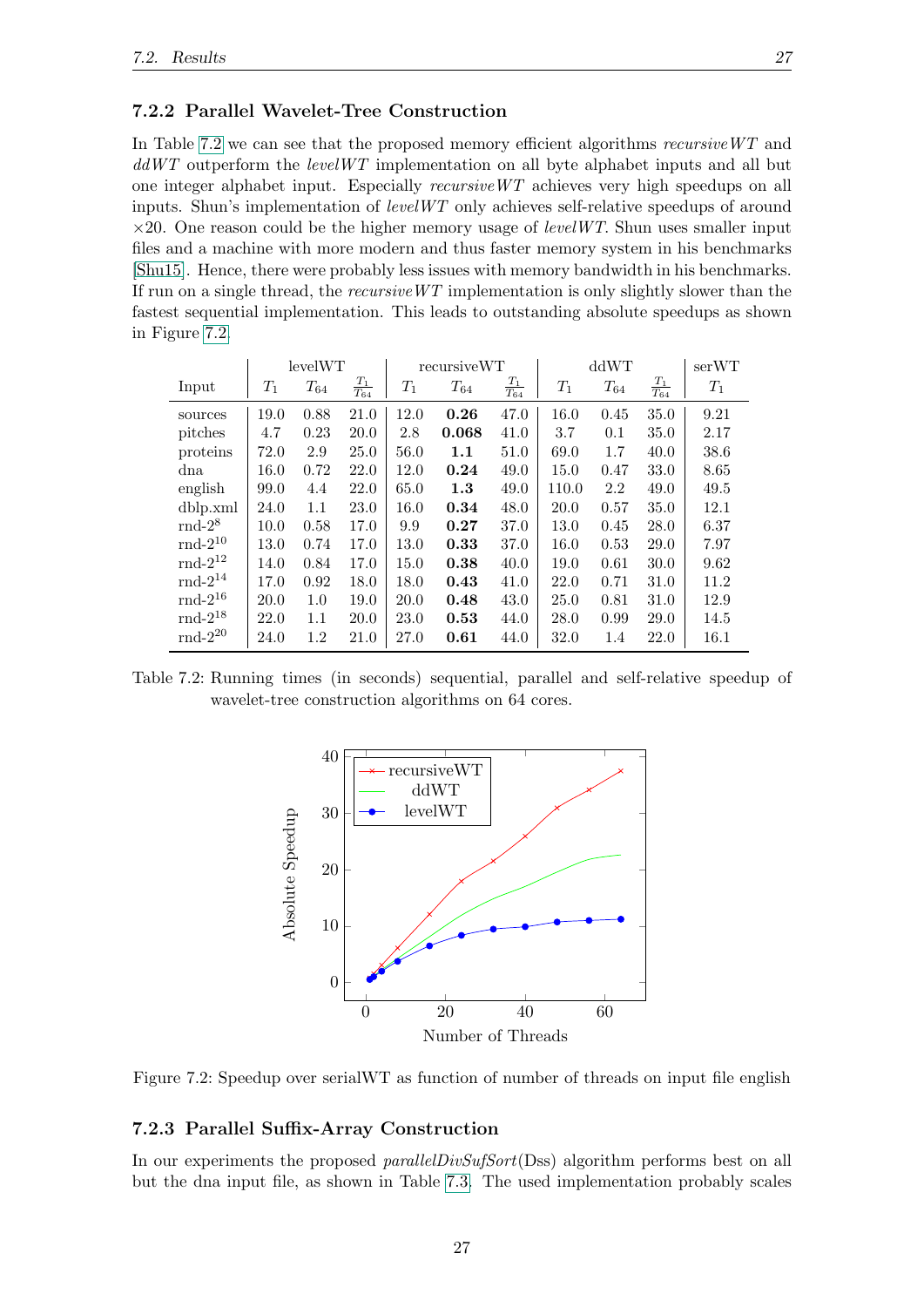badly on very small alphabets, as the dna file, because only the initial bucket sort of the string sorting is parallelized. In future work this issue can be fixed by using a parallelized string sorting algorithm. On the larger input files, as proteins and english, all algorithms achieve good self-relative speedups. As depicted in Figure [7.3](#page-37-2) parallelDivSufSort achieves substantial speedup even compared to the sequential version of  $DivSufSort$ . In Figure [7.3](#page-37-2) all implementations only partially scale past 24 threads. We account this to the complex memory access patterns of the algorithms and the low memory bandwidth of the used machine. In Table [7.4](#page-38-0) the maximal memory consumption of the implementations during the construction is stated. *ParallelDivSufSort* uses multiple times less memory than the other parallel implementations and slightly more memory than the original  $DivSufSort$ . For example on the bigger input files, proteins and english, *parallelDivSufSort* uses less than 5% more space than the sequential in-place algorithm.

|          |         | ΚS       |                      |       | Range    |                      |       | $_{\rm Dss}$ |                      | serDss | serKS |
|----------|---------|----------|----------------------|-------|----------|----------------------|-------|--------------|----------------------|--------|-------|
| Input    | $T_{1}$ | $T_{64}$ | $\frac{T_1}{T_{64}}$ | $T_1$ | $T_{64}$ | $\frac{T_1}{T_{64}}$ | $T_1$ | $T_{64}$     | $\frac{T_1}{T_{64}}$ | $T_1$  | $T_1$ |
| sources  | 220     |          | 19                   | 190   | 7.9      | 24                   | 99    | 4.8          | 21                   | 28     | 180   |
| pitches  | 42      | 2.5      | 16                   | 50    | 2.1      | 24                   | 23    | 1.4          | 17                   | 6.2    | 36    |
| proteins | 1900    | 65       | 29                   | 1800  | 49       | 37                   | 1100  | 34           | 32                   | 300    | 1900  |
| dna      | 480     | 20       | 24                   | 280   | 10       | 27                   | 190   | 13           | 15                   | 80     | 440   |
| english  | 1900    | 62       | 30                   | 2700  | 78       | 35                   | 1300  | 41           | 32                   | 230    | 1800  |
| dblp.xml | 310     | 15       | 21                   | 210   | 11       | 20                   | 130   | 7.0          | 19                   | 42     | 250   |

<span id="page-37-1"></span>Table 7.3: Running times (in seconds) sequential, parallel and self-relative speedup of suffix-array construction algorithms on 64 cores.



<span id="page-37-2"></span>Figure 7.3: Speedup over DivSufSort as function of number of threads on input file english

#### <span id="page-37-0"></span>7.2.4 Parallel FM-Index Construction

In the final experiments we show how the presented algorithms are used in the parallel version of the SDSL. We use the parallel rank/select structures, parallelDivSufSort and recursive  $WT$  to construct the FM-index for the input files. In opposition to the experiments on wavelet-tree construction, here the Huffman-shaped wavelet tree is constructed. In Table [7.5](#page-38-1) we see similar timings as in the suffix-array construction benchmarks. This is not surprising because the suffix-array construction is the most timing consuming step of the FM-index construction. Figure [7.4](#page-38-2) shows the absolute speedup on different inputs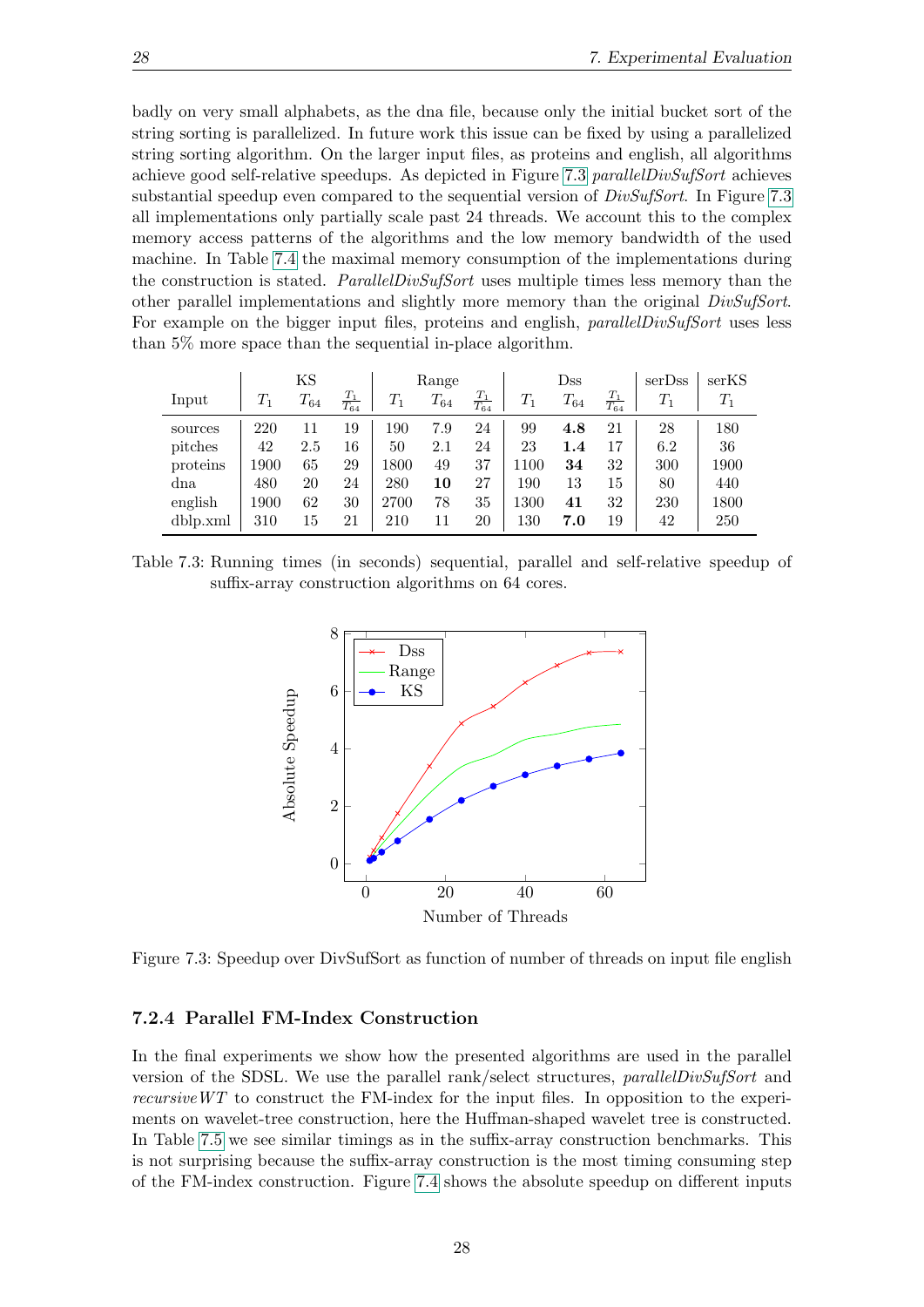| Input    | ΚS   | Range | $_{\rm Dss}$ | serDss | serKS |
|----------|------|-------|--------------|--------|-------|
| sources  | 21.4 | 28.5  | 5.2          | 5.0    | 32.7  |
| pitches  | 21.3 | 28.1  | 5.7          | 5.0    | 32.2  |
| proteins | 20.1 | 26.3  | 5.1          | 5.0    | 30.1  |
| dna      | 21.4 | 27.8  | 5.5          | 5.0    | 32.8  |
| english  | 21.5 | 28.9  | 5.2          | 5.0    | 32.9  |
| dblp.xml | 21.5 | 28.7  | 5.6          | 5.0    | 31.9  |

<span id="page-38-0"></span>Table 7.4: Memory consumption (in byte per input character) of suffix-array construction algorithms on 64 cores.

in direct comparison with the sequential SDSL. Table [7.6](#page-39-0) shows that the memory consumption of the parallel implementation is around one byte per input character higher than of its sequential counterpart. However, in this measurement the suffix array, the Burrows-Wheeler transform and the wavelet tree of the FM-index is included. To save memory most applications do not keep all the components in-memory throughout the construction. Typically, the suffix-array construction poses the memory bottleneck.

| Input    | $T_1$  | $T_{64}$ | $T_1$<br>$\overline{T_{64}}$ | $T_1$ |
|----------|--------|----------|------------------------------|-------|
| sources  | 180.0  | 7.5      | 24.0                         | 45.2  |
| pitches  | 42.0   | 2.0      | 21.0                         | 10.7  |
| proteins | 1600.0 | 49.0     | 33.0                         | 415   |
| dna      | 290.0  | 17.0     | 17.0                         | 114   |
| english  | 1700.0 | 53.0     | 32.0                         | 362   |
| dblp.xml | 240.0  | 10.0     | 24.0                         | 72.1  |

Table 7.5: Running times (in seconds) sequential, parallel and self-relative speedup of FMindex construction algorithms on 64 cores.

<span id="page-38-1"></span>

<span id="page-38-2"></span>Figure 7.4: Speedup over SDSL implementation of FM-index construction as function of number of threads on input file english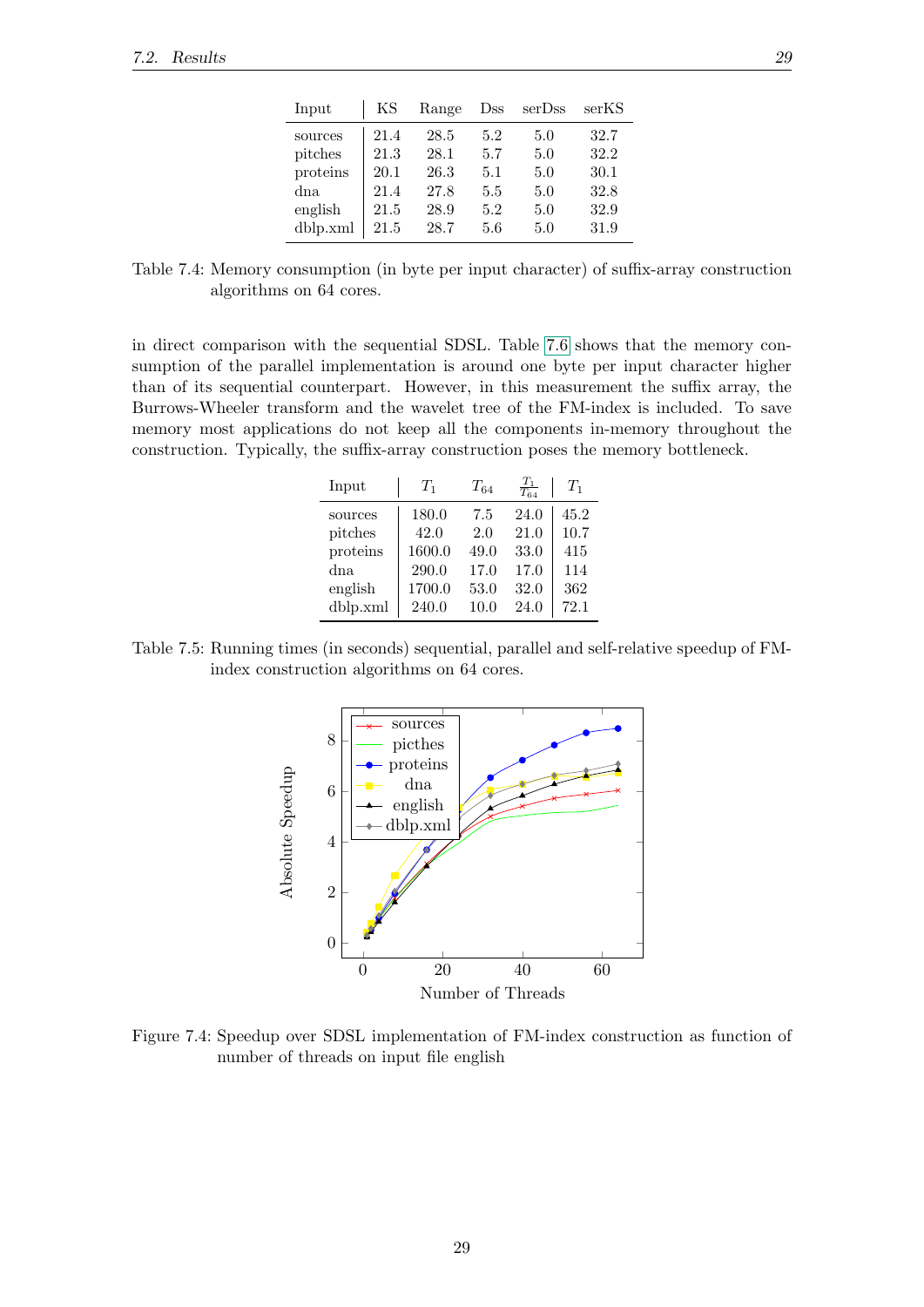| Input    | fm-index | fm-index-ser |
|----------|----------|--------------|
| sources  | 8.0      | 6.9          |
| pitches  | 7.9      | 6.8          |
| proteins | 7.6      | 6.6          |
| dna      | 7.2      | 6.1          |
| english  | 7.7      | 6.6          |
| dblp.xml | 8.0      | 6.8          |

<span id="page-39-0"></span>Table 7.6: Memory consumption (in byte per input character) of FM-index construction algorithms on 64 cores.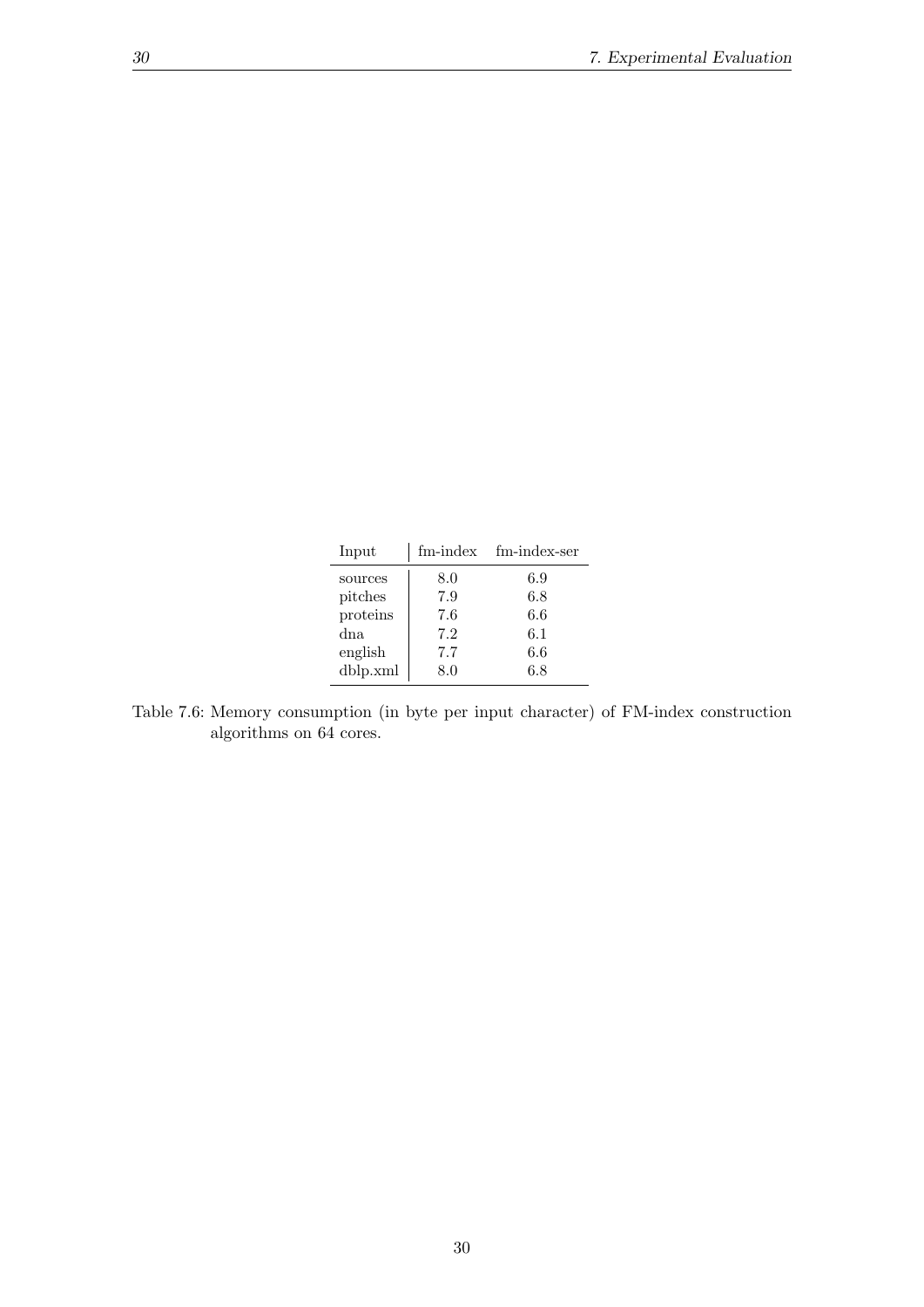## <span id="page-40-0"></span>8. Future Work

There are numerous open questions and issues we have not addressed due to time constraints. Here we list possible implementation improvements, additional applications of the techniques presented and general ideas for future research in this field.

### <span id="page-40-1"></span>8.1 Implementation Improvements

As we have seen in the experimental evaluation, the parallel select implementation does not scale optimally to many cores. We assume this is due to cache invalidation as all threads write to rather small output arrays in parallel. This can probably be improved by changing the memory access pattern of the algorithm, for example by using intermediate buffers to write to. Additionally, on small alphabets the proposed parallel suffix-array construction algorithm has slight scaling issues. This is most likely due to the lack of parallelism in the string sorting implementation. There are two possible solutions to solve this issue. First, one can use a parallel string sorting implementation, for example as engineered by Bingmann, Eberle and Sanders [\[BES14\]](#page-44-16). Another solution is to use induced sorting, as used in the SA-IS algorithm [\[NZC09\]](#page-45-9). By design induced sorting does not use additional space and can be parallelized just like described in this work.

## <span id="page-40-2"></span>8.2 Additional Applications of the Techniques Presented

Even though this work focuses on shared memory architecture, some algorithms presented can be adapted to a distributed memory setting. For example the  $ddWT$  construction algorithm for wavelet trees can easily be implemented for distributed memory machines. If the input already is distributed among all nodes, then only the prefix sums and one all-to-all communication step is needed. Also, it may be beneficial to implement a hybrid approach combining  $ddWT$  and recursive WT. For example if the algorithm is run on multiple distributed nodes where each node itself is a shared memory machine with multiple CPUs. First,  $ddWT$  can be used to decompose the input and distribute it to the nodes. Then, with *recursive WT* each node builds a local wavelet tree on part of the input. Finally,  $ddWT$  again is used to combine the local wavelet trees to a final result.

For many applications only the Burrows-Wheeler transform (BWT) is needed. There are algorithms which directly compute the BWT from the text using less space than needed to store the suffix array. Again the fastest algorithms in practice use induced sorting. For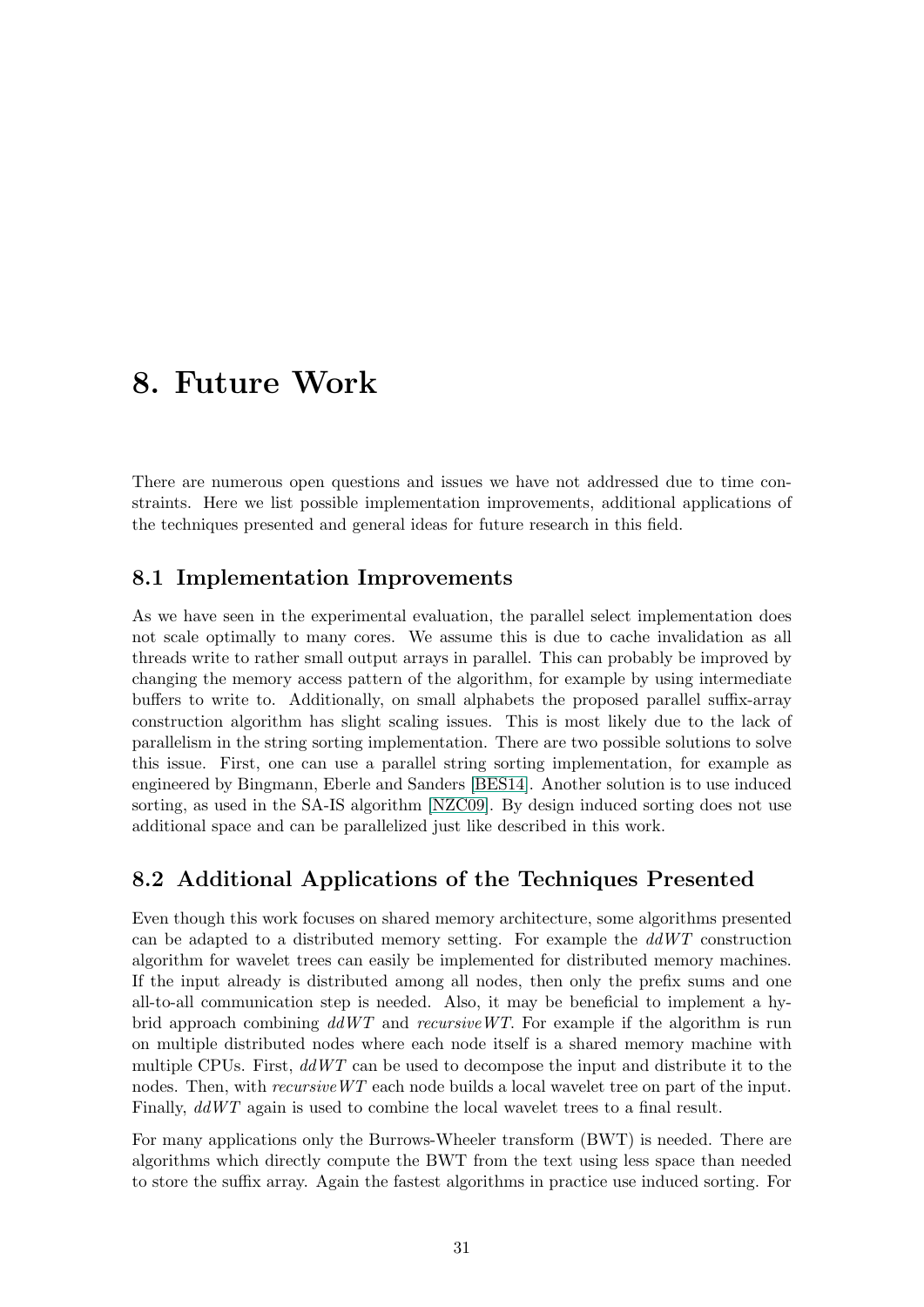example the algorithm by Okanohara and Sadakane [\[OS09\]](#page-45-15) uses induced sorting. As with the SA-IS algorithm, the techniques described in this work can be applied if the alphabet size is small enough.

### <span id="page-41-0"></span>8.3 General Ideas

This work is only a first step towards utilizing modern multi-core architecture in the field of compressed indexes and succinct data structures. There are still many different rank and select structures on bitvectors with different properties with no parallel implementation available. For example compressed representations designed for sparse bitvectors. Even though our parallel implementation for wavelet trees can be used for all kind of different alphabet sizes and different shapes of wavelet trees, there are still variations of wavelet trees not covered. For example multiary wavelet trees or wavelet matrices were not covered. Additionally, no experiments were made on how the shape of the wavelet tree effects the performance of the proposed algorithms. Concerning parallel suffix array-construction, it would be a major breakthrough if induced sorting could be parallelized also for nonconstant alphabet size. Then the lightweight linear work SA-IS algorithm could fully be parallelized. However, it remains uncertain if induced sorting, for non-constant alphabet size, can be parallelized in linear work and polylogarithmic depth.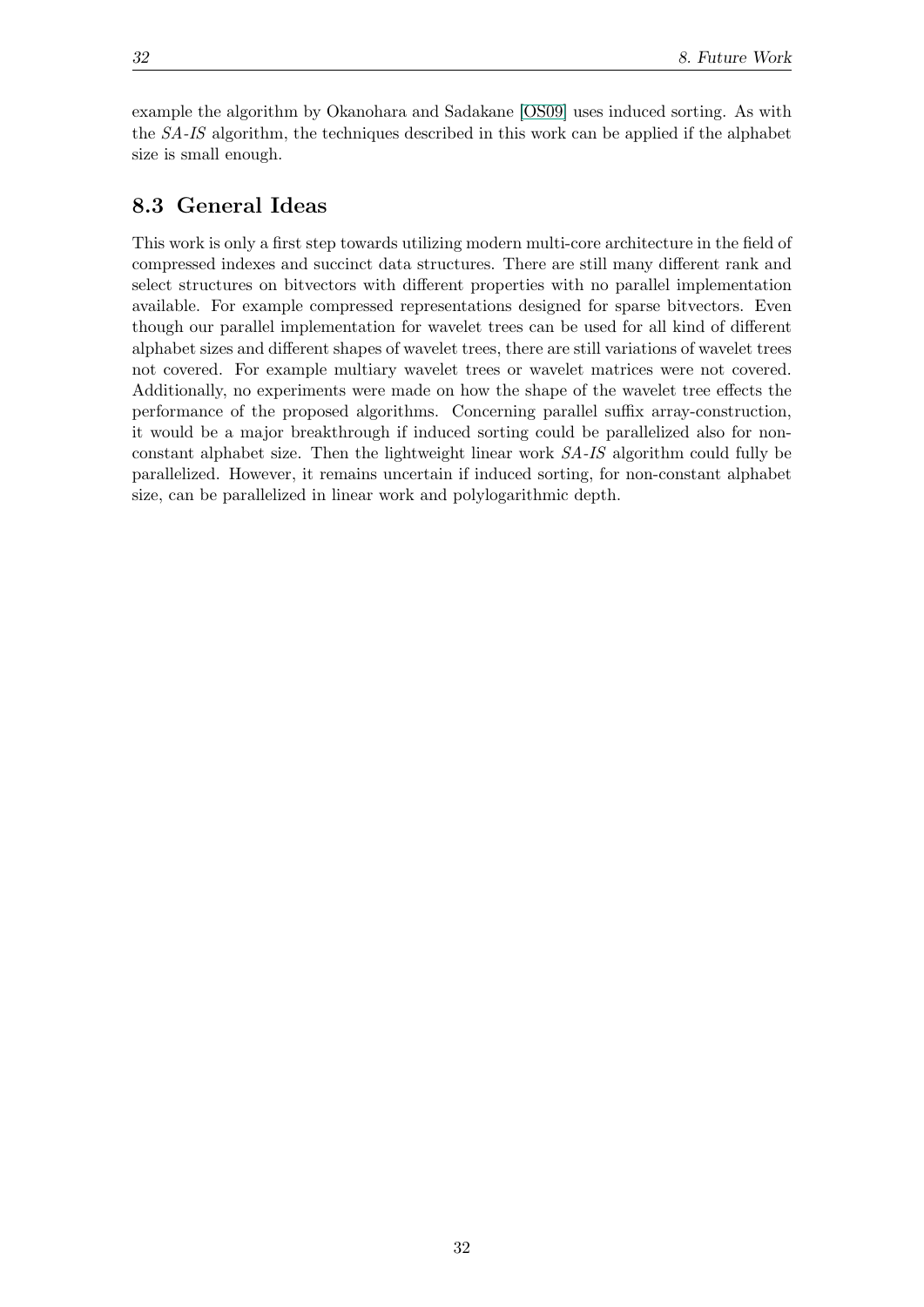## <span id="page-42-0"></span>9. Conclusion

In this work, we show how to parallelize a number of basic construction algorithms needed for compressed full-text indexes. We cover rank and select structures on bitvectors, wavelet trees and suffix arrays. Additionally, we show how to use the parallelized algorithms to construct FM-indexes in parallel. We implement all algorithms presented in this work, evaluate them experimentally, and make the implementations available to the public as part of the Problem Based Benchmark Suits (PBBS) and the Succinct Data Structure Library (SDSL).

We implement parallel construction algorithms for two rank and select structures used in practice as part of the SDSL. Our implementations scale well and thus are further used in our wavelet-tree and suffix-array implementations.

We reduce the memory requirement of the so far fastest parallel wavelet-tree construction algorithm from  $\mathcal{O}(n \log n)$  to  $\mathcal{O}(n \log \sigma)$  bits. Two algorithms are introduced,  $ddWT$  and recursive WT.  $ddWT$  is a variation of the domain decomposition algorithm proposed by Fuentes [\[Fea14\]](#page-44-3). We show how to adapt the domain decomposition approach to achieve polylogarithmic depth for small alphabets. In our experiments we show that our memory efficient algorithms both perform very well on real world inputs. Especially recursiveWT turns out to be very applicable in practice, as it is up to 4 times faster than existing parallel algorithms and can be used for all alphabet sizes. We provide an implementation of recursiveWT for different-shaped wavelet trees as part of the SDSL.

As suffix arrays are the basis of most compressed indexes, parallel lightweight contruction algorithms are needed. We propose *parallelDivSufSort*, which is a parallel version of the two-stage algorithm using induced sorting. As part of *parallelDivSufSort*, we show how to parallelize induced sorting for byte alphabets in polylogarithmic depth. Additionally, in our implementation the sequential tandem repeat sort is replaced with a parallel prefix doubling algorithm. We show how to implement prefix doubling fast and memory efficient, using the parallel select structure on bitvectors. With experiments on real world datasets we show that *parallelDivSufSort* is lightweight and fast. More precisely, on large input files our *parallelDivSufSort* implementation only uses around 5% more memory, while achieving speedups of up to 8 fold, compared to the highly optimized sequential counterpart.

All in all, the parallel implementations provided through this work can be used to build compressed indexes as the FM-Index fully in parallel. All algorithms and implementations are designed to be memory efficient. Our work shows that a focus on memory efficiency can also improve the performance of algorithms.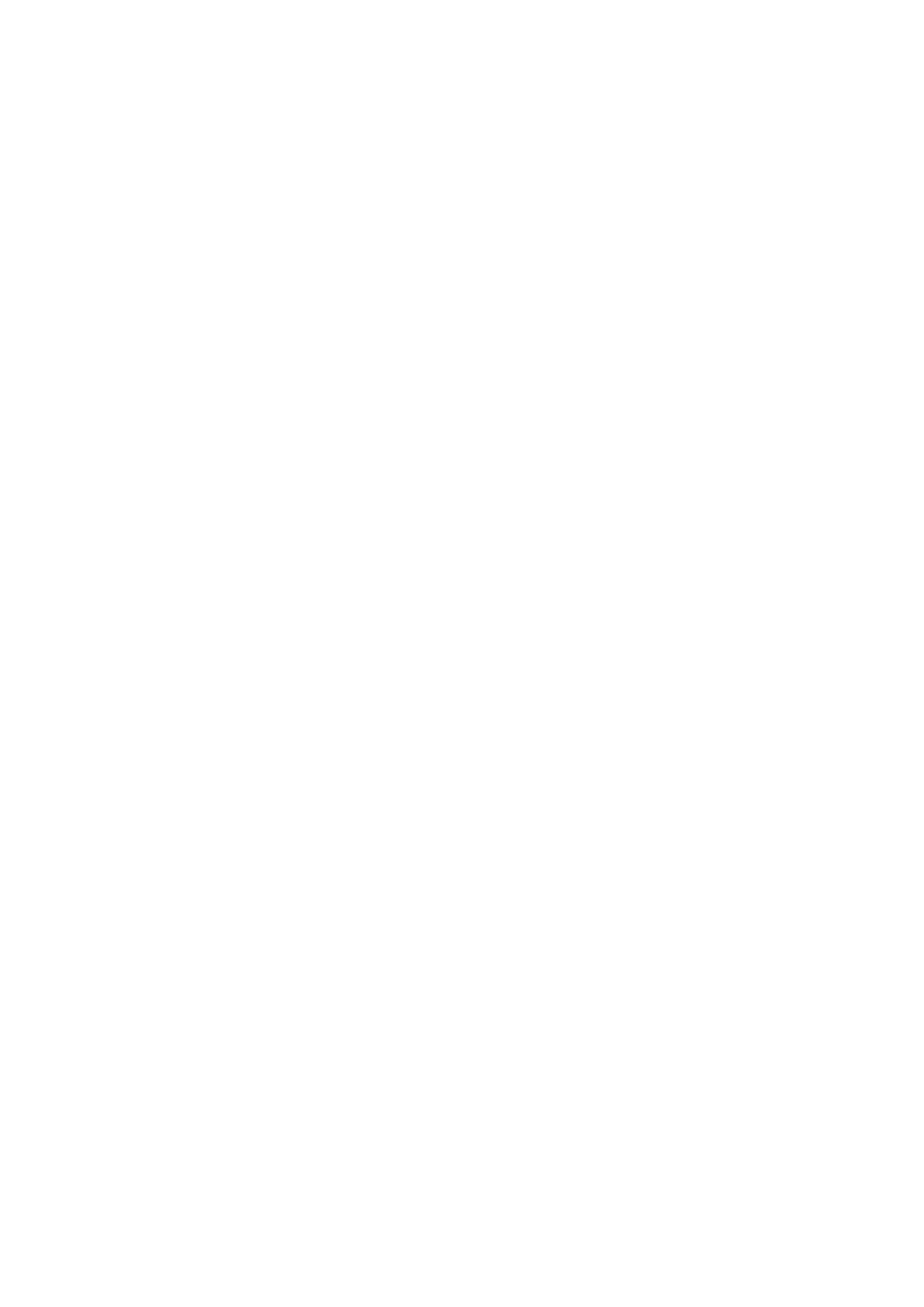## <span id="page-44-0"></span>Bibliography

- <span id="page-44-16"></span>[BES14] T. Bingmann, A. Eberle, and P. Sanders, "Engineering parallel string sorting," arXiv preprint arXiv:1403.2056, 2014.
- <span id="page-44-7"></span>[Cla96] D. Clark, "Compact pat trees," Ph.D. dissertation, PhD thesis, University of Waterloo, 1996.
- <span id="page-44-9"></span>[CN09] F. Claude and G. Navarro, "Practical rank/select queries over arbitrary sequences," in SPIRE, 2009.
- <span id="page-44-13"></span>[DK13] M. Deo and S. Keely, "Parallel suffix array and least common prefix for the GPU," in Symposium on Principles of Parallel Programming, 2013, pp. 197– 206.
- <span id="page-44-3"></span>[Fea14] J. Fuentes et al., "Efficient wavelet tree construction and querying for multicore architectures," in SEA, 2014.
- <span id="page-44-5"></span>[FM00] P. Ferragina and G. Manzini, "Opportunistic data structures with applications," in Foundations of Computer Science, 2000, pp. 390–398.
- <span id="page-44-1"></span>[Gea14] S. Gog et al., "From theory to practice: Plug and play with succinct data structures," in SEA, 2014.
- <span id="page-44-8"></span>[GGV03] R. Grossi, A. Gupta, and J. S. Vitter, "High-order entropy-compressed text indexes," in Proceedings of the fourteenth annual ACM-SIAM symposium on Discrete algorithms. Society for Industrial and Applied Mathematics, 2003, pp. 841–850.
- <span id="page-44-11"></span>[GP14] S. Gog and M. Petri, "Optimized succinct data structures for massive data," Software: Practice and Experience, vol. 44, no. 11, pp. 1287–1314, 2014.
- <span id="page-44-15"></span>[Hea09] R. Homann et al., "mkesa: enhanced suffix array construction tool," Bioinformatics, 2009.
- <span id="page-44-14"></span>[HT13] S. Hayashi and K. Taura, "Parallel and memory-efficient burrows-wheeler transform," in BDA, 2013.
- <span id="page-44-4"></span>[IT99] H. Itoh and H. Tanaka, "An efficient method for in memory construction of suffix arrays," in SPIRE, 1999.
- <span id="page-44-6"></span>[Jac89] G. Jacobson, "Space-efficient static trees and graphs," in Foundations of Computer Science, 1989., 30th Annual Symposium on. IEEE, 1989, pp. 549–554.
- <span id="page-44-10"></span>[JaJ92] J. JaJa, An Introduction to Parallel Algorithms. Addison-Wesley, 1992.
- <span id="page-44-2"></span>[KS03] J. Kärkkäinen and P. Sanders, "Simple linear work suffix array construction," in Automata, Languages and Programming, 2003, pp. 943–955.
- <span id="page-44-12"></span>[KS07] F. Kulla and P. Sanders, "Scalable parallel suffix array construction," Parallel Computing, vol. 33, no. 9, pp. 605–612, 2007.